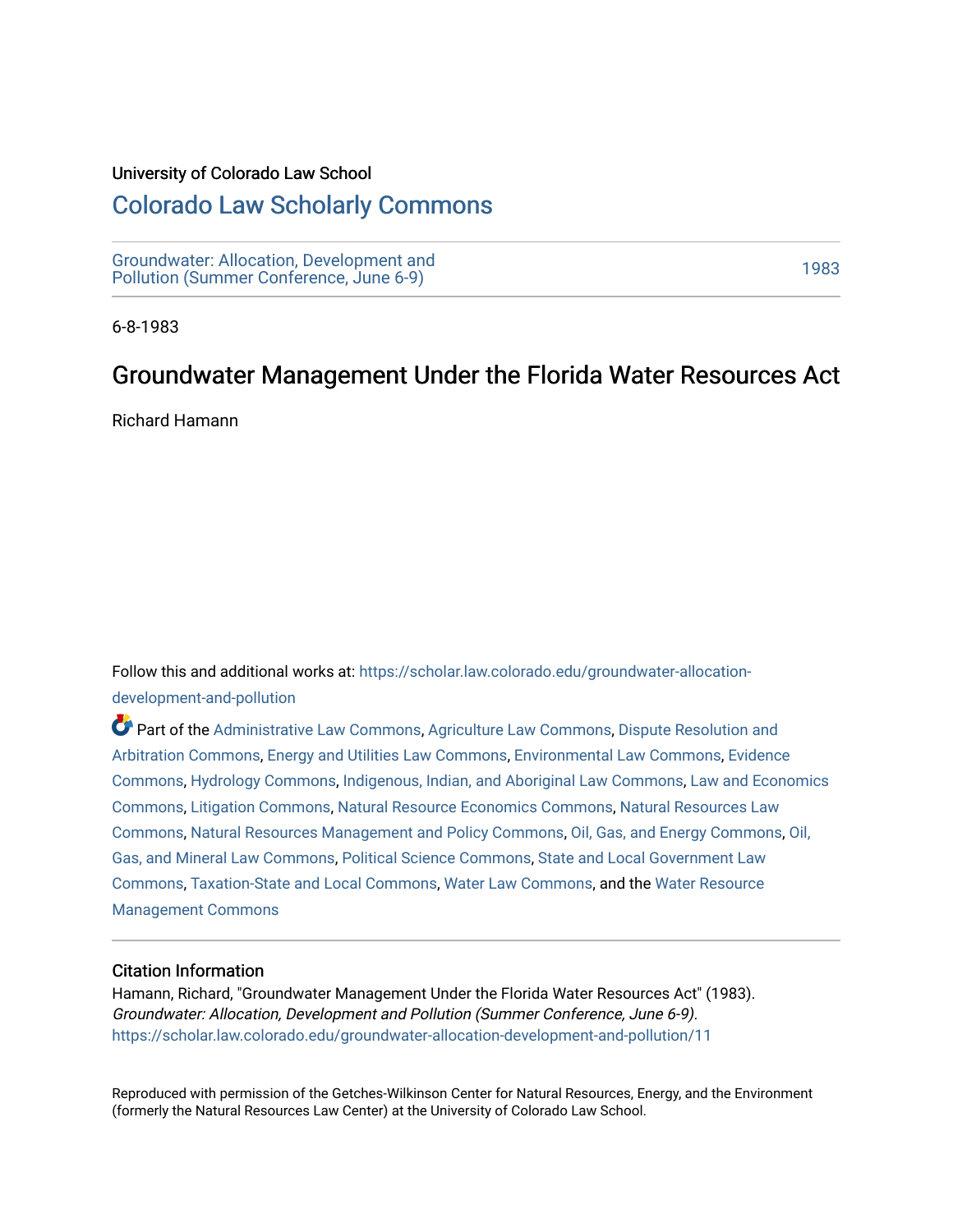

Richard Hamann, *Groundwater Management Under the Florida Water Resources Act*, *in* GROUNDWATER: ALLOCATION, DEVELOPMENT AND POLLUTION (Natural Res. Law Ctr., Univ. of Colo. Sch. of Law 1983).

Reproduced with permission of the Getches-Wilkinson Center for Natural Resources, Energy, and the Environment (formerly the Natural Resources Law Center) at the University of Colorado Law School.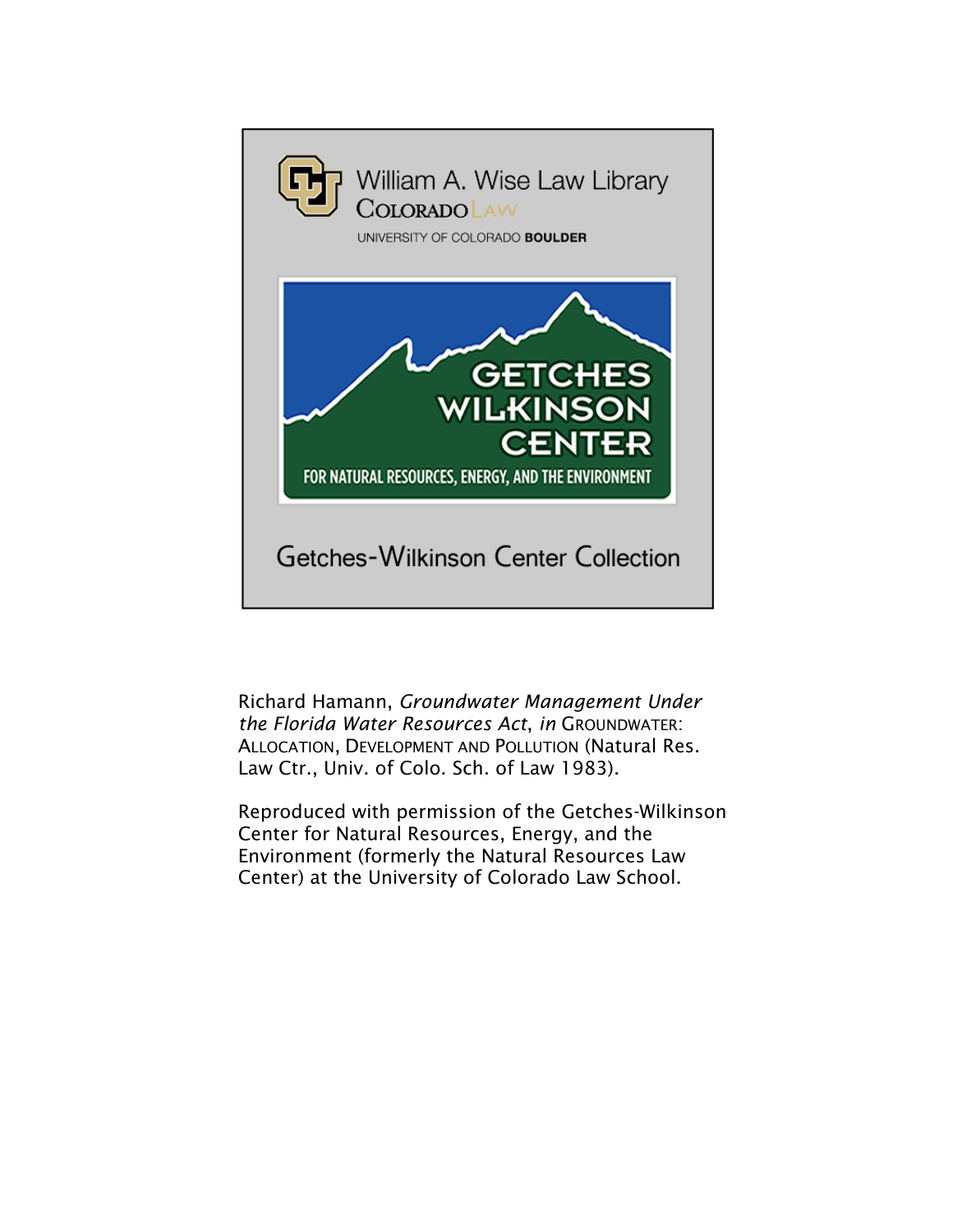#### GROUNDWATER MANAGEMENT UNDER THE FLORIDA WATER RESOURCES ACT

 $\sim 40$ 

Ť.

Richard Hamann, Assistant Director Center for Governmental Responsibility University of Florida College of Law<br>Gainesville, Florida 32611 Gainesville, Florida 904/392-2237

Prepared for

GROUNDWATER : ALLOCATION-DEVELOPMENT-POLLUTION

4th Annual Summer Natural Resources Law Short Course Natural Resources Law Center University of Colorado School of Law, Boulder June 6-9, 1983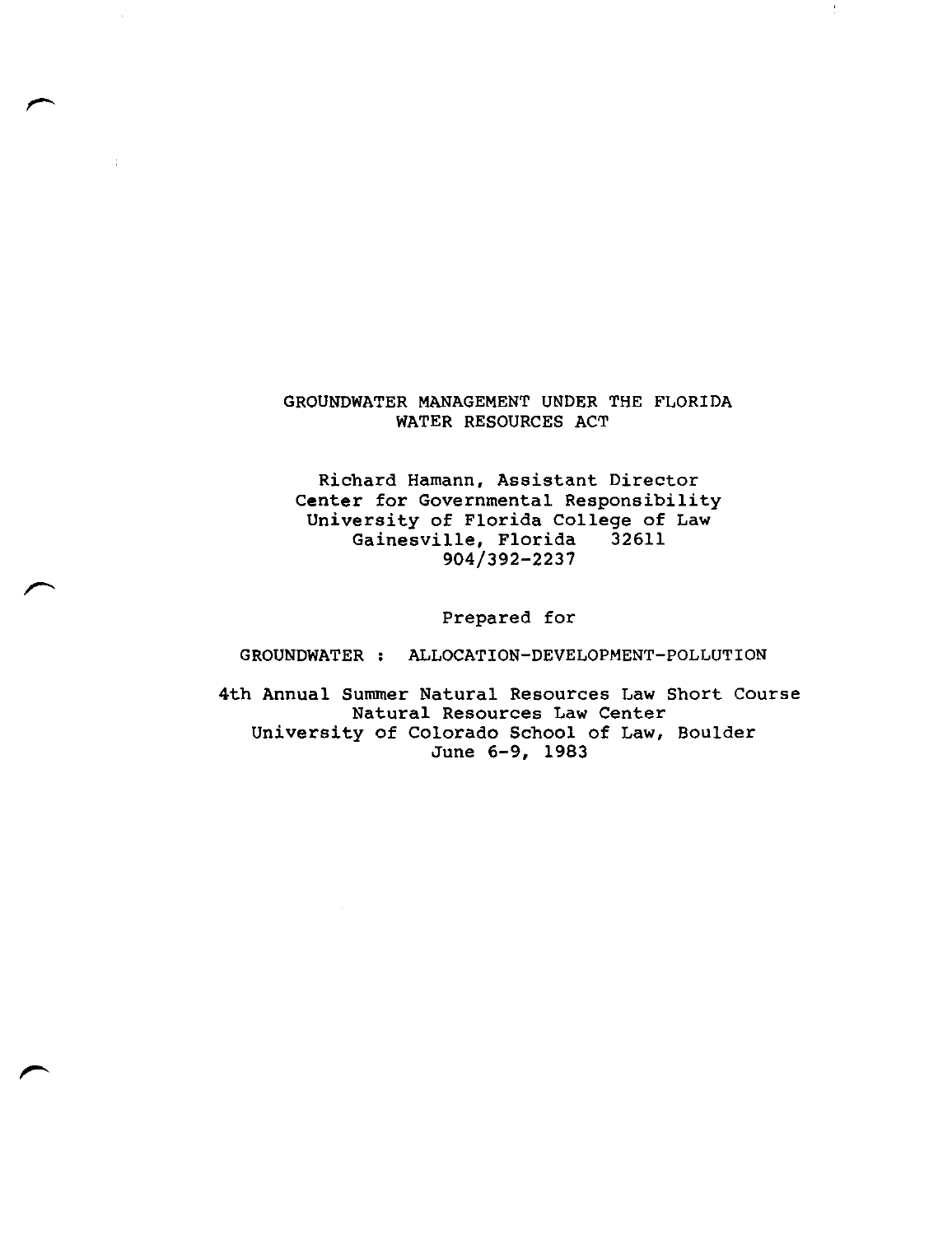

 $\sim$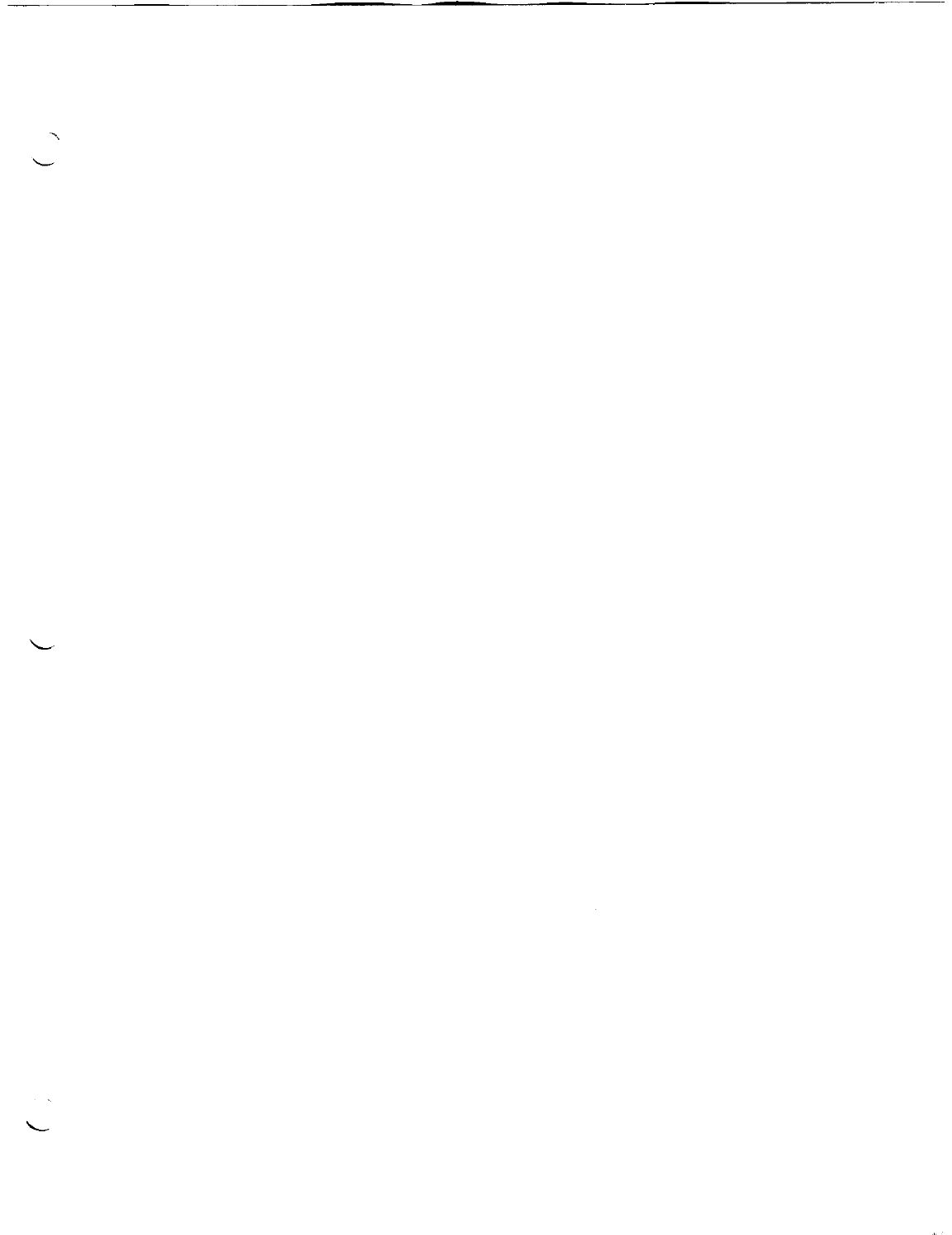#### I. The Groundwater Resources of Florida

(Sources: Northwest Florida Water Management District, Ground Water in Florida: Proceedings of the First Annual Symposium on Florida Hydrogeology (1982); R. Heath and C. Conover, Hydrologic Almanac of Florida, USGS Open-File Report 81-1107 (1980).

- A. Hydrology
	- 1. Florida is rich in water resources. Rainfall averages 53 inches/year (150 billion gal/day), ranging from 40 inches in the Keys to 66 inches in the Northwest Panhandle. 110 billion gal/day returns to the atmosphere by evapotranspiration.
	- 2. Rainfall is highly variable. There are normal seasonal variations, and yearly rainfall ranges from 50% above to 50% below normal. For example, Pensacola received over 90 inches in 1953 and in 1954 it received 28 inches.
- B. Hydrogeology
	- 1. The peninsula is geologically stable. Thousands of feet of limestones and dolomites have accumulated, with smaller amounts of sands, clays and silts. Soils are relatively thin.
	- 2. The state is like a giant sponge. There are high rates of recharge and extensive aquifer

-1-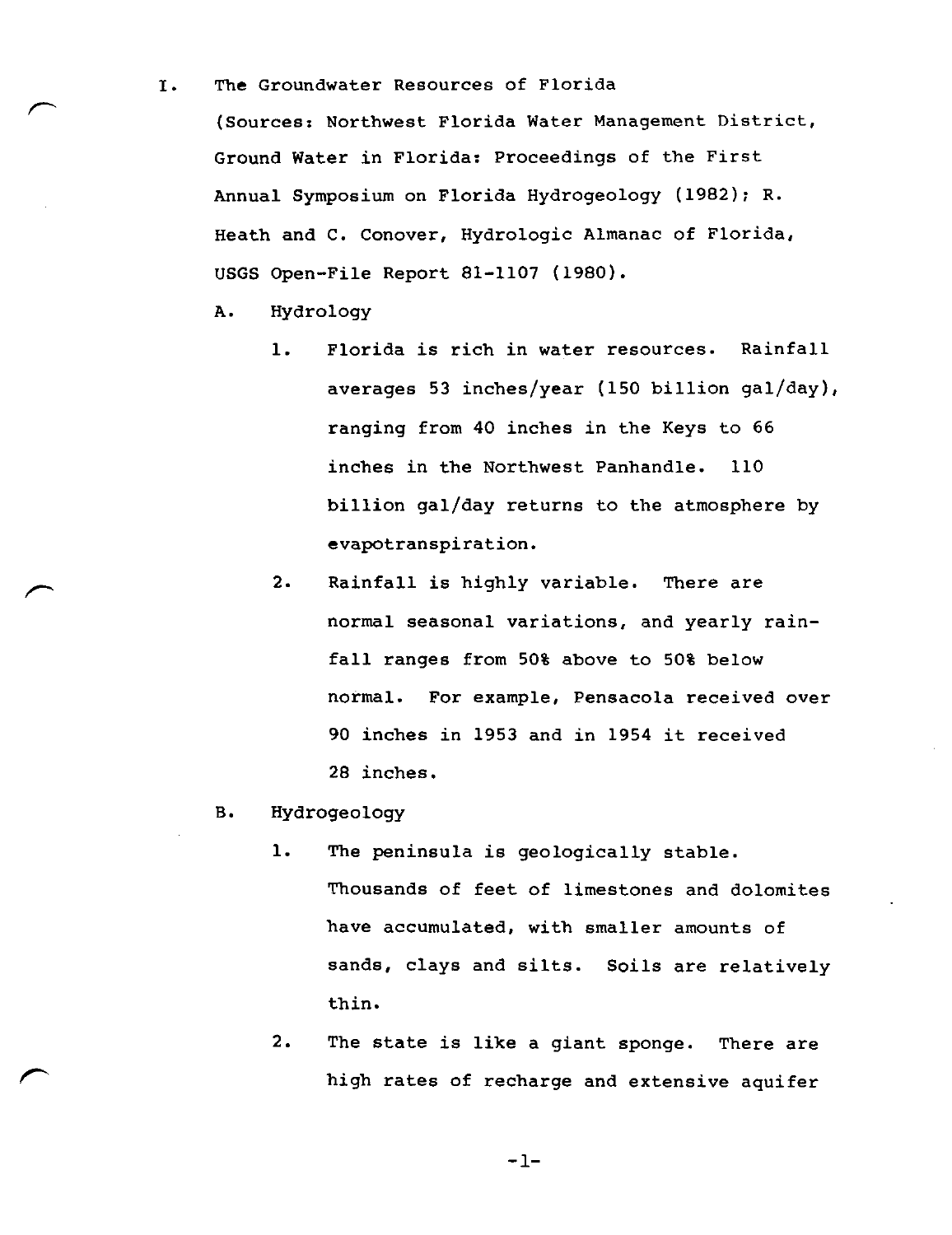systems, both artesian and water table.

- 3. There is a close connection between surface and groundwater systems.
	- a. In South Florida, wetlands (the Everglades) lie on top of important aquifer systems.
	- b. In North Florida, rivers and creeks commonly disappear into cavernous, limestone sinkholes, sometimes reappearing miles away.
	- c. Also there are numerous sites of natural discharge, i.e. springs. Florida has 27 first magnitude springs  $(>100/ft^3/sec)$ . The largest, Silver Springs, discharges .5 billion gal/day. The combined flow of all Florida springs is about 7 billion gal/day, 6 times the amount delivered by public water systems in 1975. Much of this water is of high quality and crystal clear.
- 4. The Florida Aquifer is the principal artesian aquifer. In Central Florida it is about 2,000 feet to the base of potable water.
- 5. The Biscayne Aquifer, lying beneath Dade and Broward counties in Southeastern Florida is one of the most productive aquifer systems in the world. Wells yield up to 7,000gal/min.

 $-2-$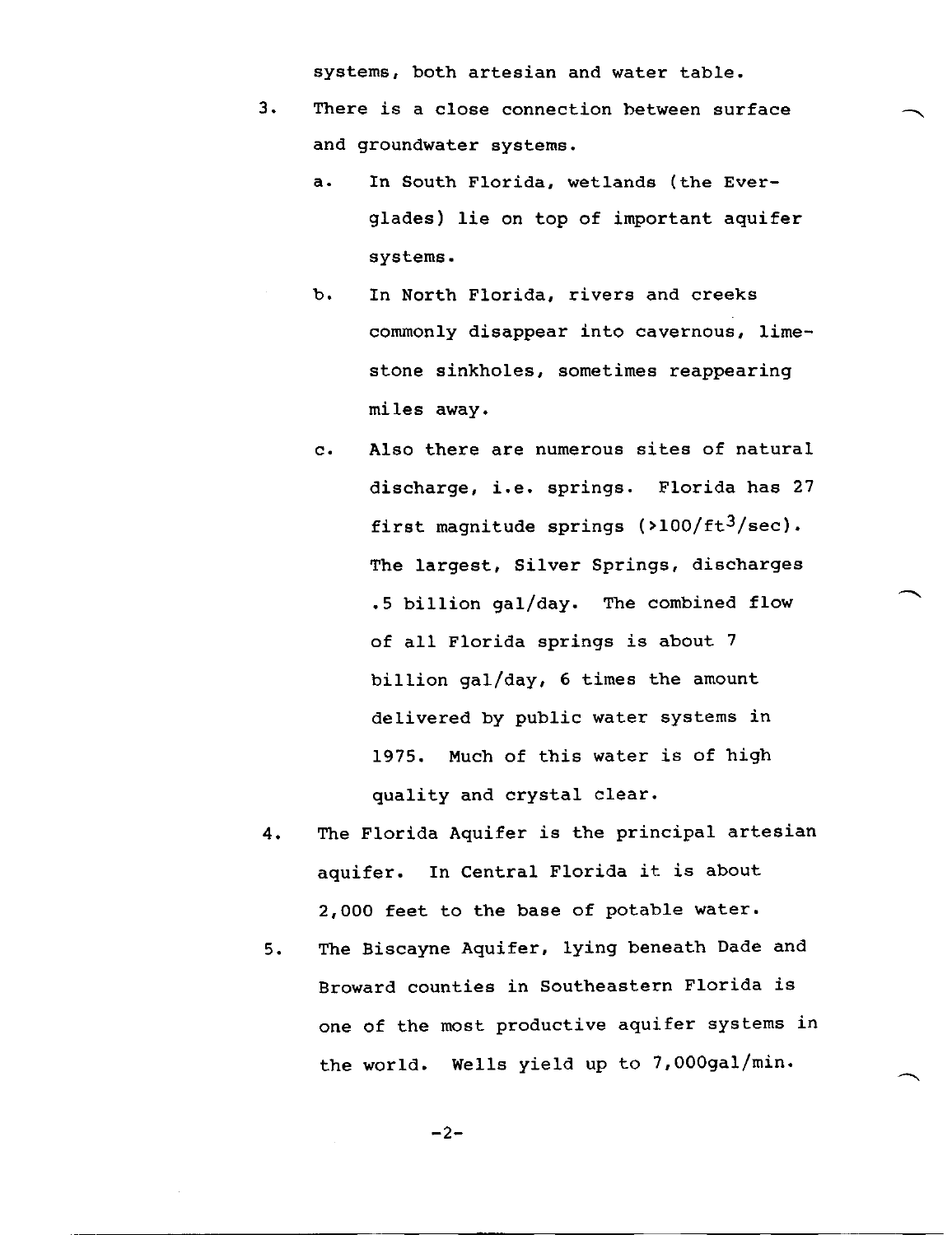The limestones forming this aquifer are extremely porous--riddled with solution holes. Transmissivities may be as high as ten mgd/ft. The Biscayne Aquifer is about 160 feet thick along the coast, thinning to just a few feet in the Everglades. It comes to the surface and is virtually unprotected by soils.

- 6. There are other locally significant nonartesian aquifers, e.g., the sand and gravel aquifer of extreme western Florida, the Turnpike aquifer of southern Palm Beach County and others. (See Figure 1).
- II. Groundwater Problems

(Sources: Report of the Speaker's Task Force on Water Issues, Florida House of Representatives, March, 1983; Advisory Committee on the Future, Florida House of Representatives, An Overview of Florida's Water System (June, 1982).

- A. Rainfall is highly variable, therefore storage mechanisms are important. Because the land is flat and evapotranspiration rates are high, the best storage is groundwater.
- B. Floridians depend on groundwater to an extraordinary degree. (See Figure 4). 92% of Florida's residents drink groundwater and 20% use untreated well water. The combination of individual wells

 $-3-$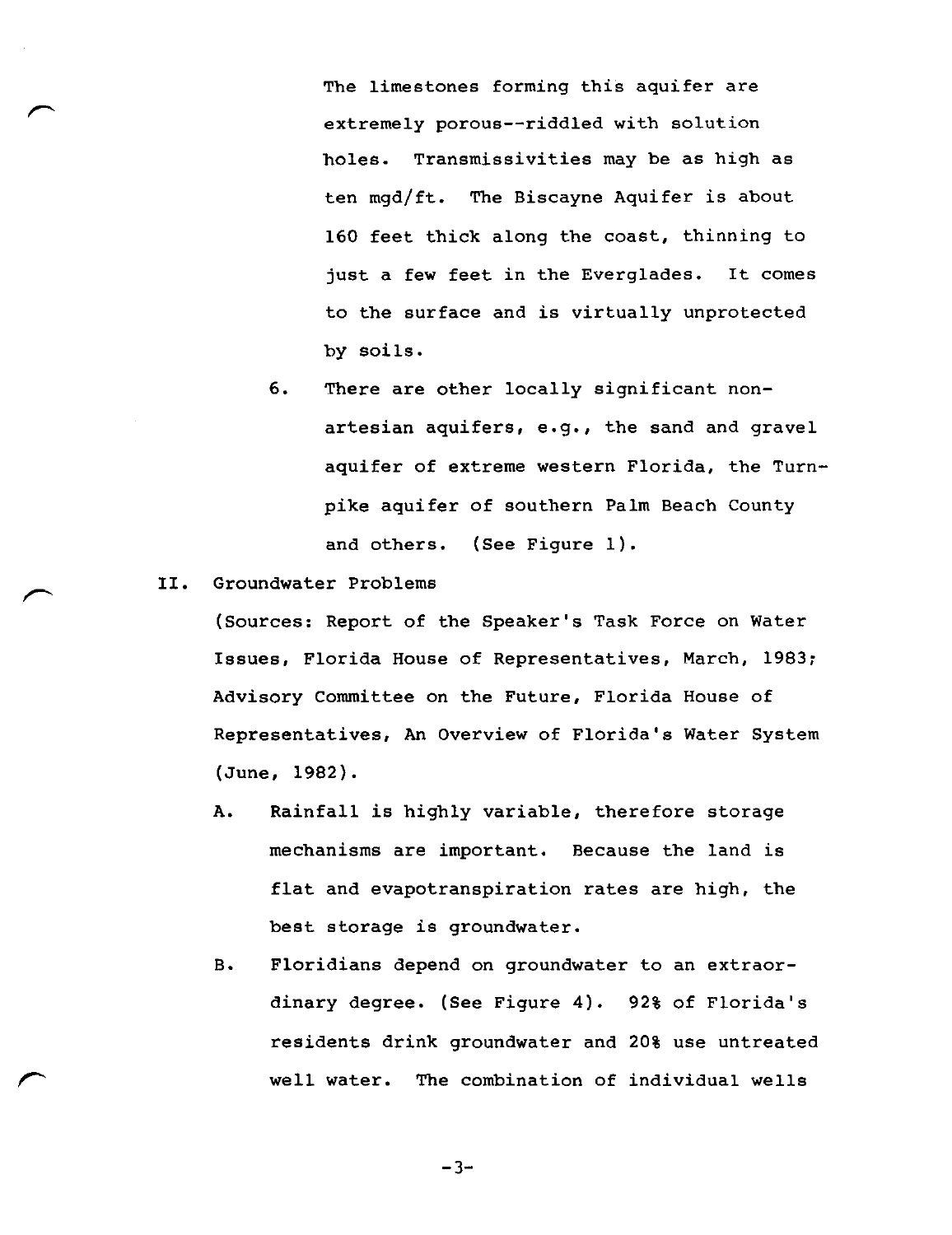and septic tanks is common.

- C. Florida is a peninsula, virtually surrounded by salt water. In many places aquifers are underlain by heavily mineralized waters. Although aquifers are thicker toward the northern, interior parts of the state, (See Figures 2  $\alpha$  3), the population is concentrated along the southern coast. Population continues to increase at a rapid rate. (See Figure 5). By 1994 Florida will probably have 13 million residents and 58 million visitors annually. 85% of the population will be concentrated in coastal areas.
- D. Drainage of wetlands and lowering of water tables for land development reduces groundwater recharge. (See Figure 6). Lowering hydrostatic pressure induces salt water intrusion. (See Figure 7). Salt water can also invade coastal canals. Overdrainage leading to salt water intrusion is a major threat to Florida's groundwater.
- E. Overpumping can occur. There is no danger of mining groundwater. Rather, pumping too much water, too rapidly can induce lateral salt water intrusion or opening of mineralized waters that lie under some potable waters. Large, public water supplies located close to the coast have been the major threat in this regard (e.g. Pinellas County), but high density, smaller users

 $-4-$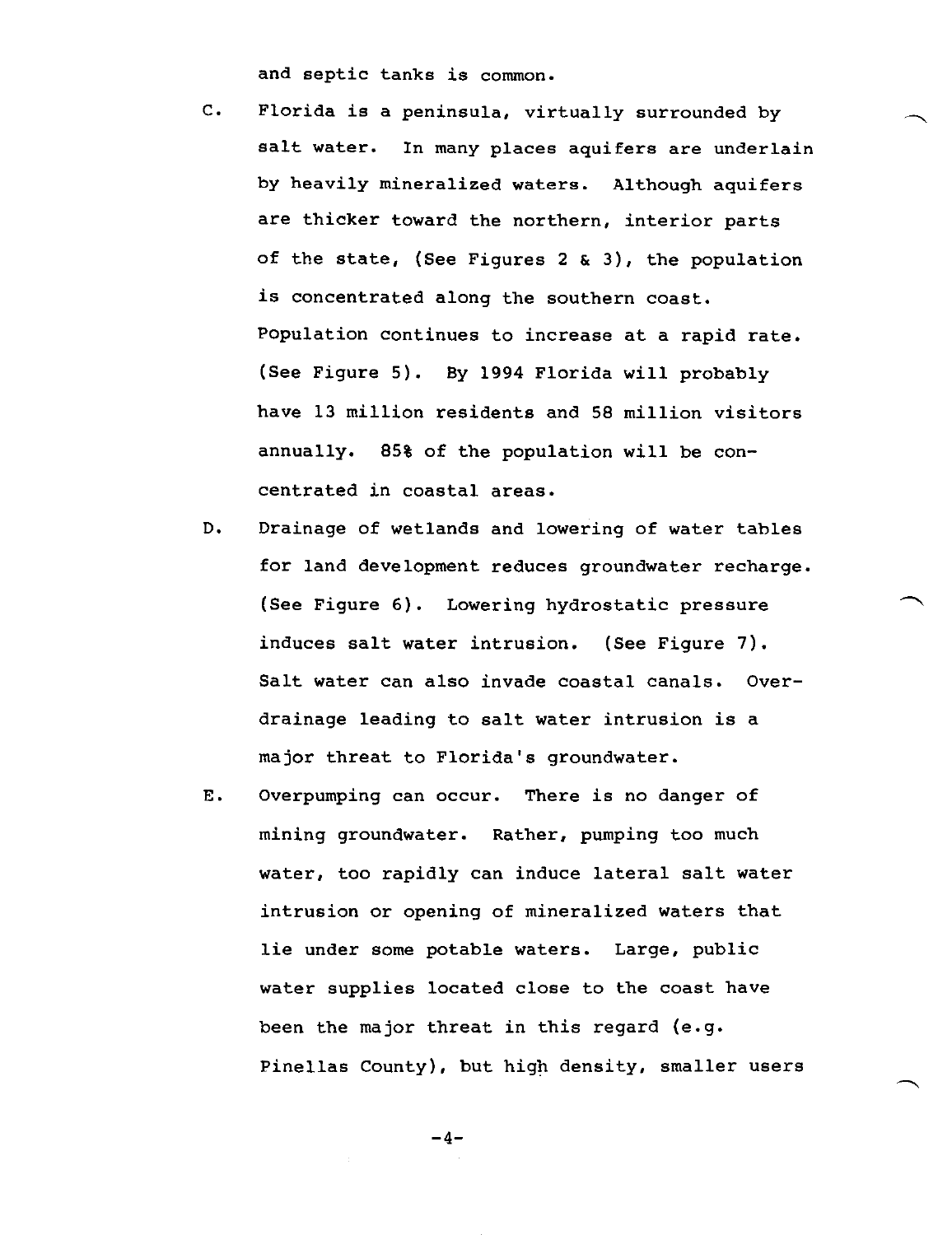are also a problem (e.g., Brevard County water to air heat pumps and 2" lawn irrigation wells at densities greater than 1,000/sq. mile)

- F. Abandoned artesian wells can also mix mineralized with potable water by breaching confining layers that separate aquifers of differing quality. About 25,00 artesian wells were drilled between 1900-1950. Most are uncased or casings have rusted. They are discharging approximately 1 billion gal/day.
- G. Drainage wells have been constructed to dispose of excess surface waters (often contaminated) and wastewater. There are 7,000 drainage wells discharging directly to potable aquifers. The discharge of runoff to sinkholes is also common.
- H. Septic tanks are common despite generally high water tables. 40% of the population is on septic tanks. 50,000 per year are installed. Densities as high as 16 per acre have been allowed.
- I. Package sewage treatment plants are proliferating. There are 120 sewer connection moratoria in effect. Most package plants are not operating properly. Operators are required to spend 2 hours per week supervising the operation of the plants.
- J. Florida has identified 6,000 surface impoundments. 1,300 are industrial and 90% of those are unlined. There are 200 known uncontrolled hazardous waste

 $-5-$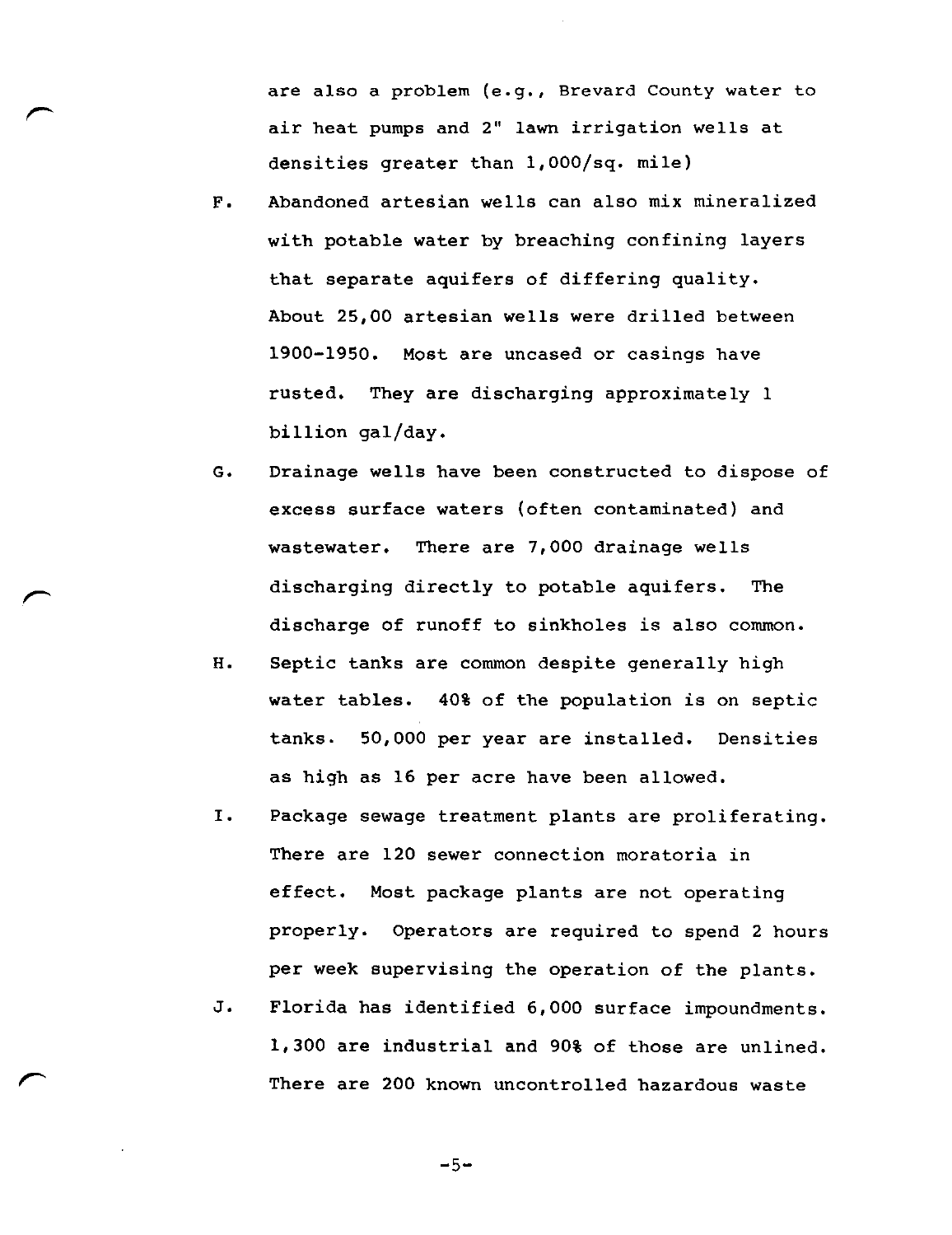sites; 25 are on the Superfund priority list (Florida is 5th in the nation).

- K. Underground storage tanks, especially gasoline, are deteriorating and leaking with alarming frequency in Florida's acidic, sometimes saline soils.
- L. Enormous quantities of pesticides are used in Florida.
- III. History of Water Management in Florida (Sources: N. Blake, Land into Water - Water into Land: A History of Water Management in Florida (1980);  $\mathbf{\mathcal{L}}$ . Carter, The Florida Experience: Land and Water Policy in a Growth State (1974).
	- A. 1. Early settlers viewed the vast surface waters of Florida as a nuisance. The goal of early water management was to drain wetlands and convert them to productive uses.
		- 2. The Swamplands Act of 1850 gave the state 20 million acres of swamp to finance drainage projects. Various private individuals and drainage districts dug ditches and raised dikes, particularly in the Everglades of South Florida the upper St. Johns River. Rich soils were uncovered.
	- B. 1. Hurricanes in 1926 and 1928 overtopped the dikes around Lake Okeechobee, killing over 2,000 people. During subsequent dry periods in the 30s and 40s, muck soils oxidized,

 $-6-$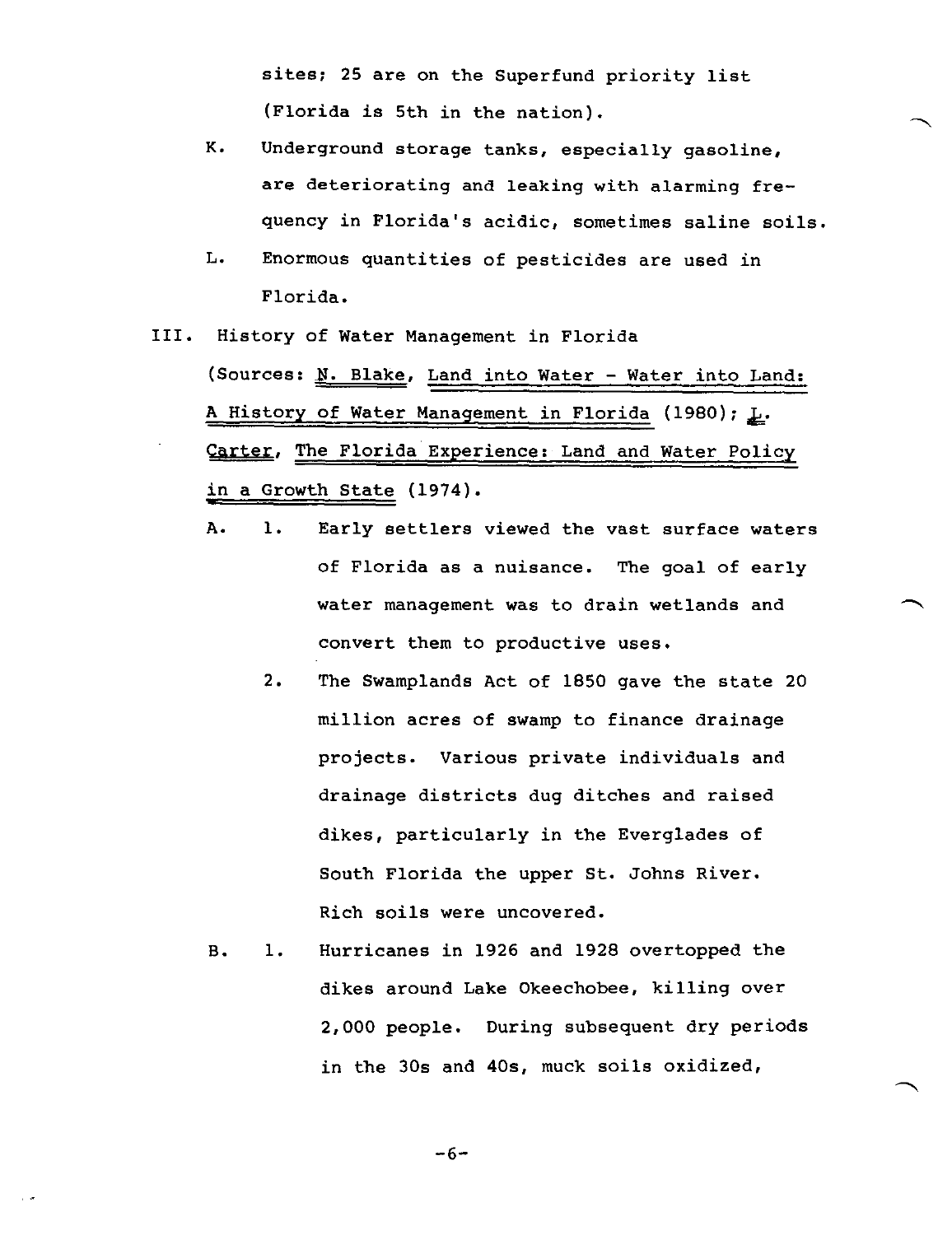leading to soil subsidence, or caught fire and burned more quickly. Salt water moved up the new canals and contaminated well fields miles inland.

- 2. Hurricane flooding of South Florida in 1947 led to the creation in 1949 of a large scale flood control district. But the Central and South Florida Flood Control District was given comprehensive authority to manage water resources.
- 3. Flooding of Tampa by Hurricane Donna in 1960 resulted in the creation in 1961 of the Southwest Florida Water Management District. Unlike the C & SFFCD, this district was granted authority to regulate the use of ground water.
- C. 1. In the mid-1950s, the Legislature rejected proposals to adopt a prior appropriation system.
	- 2. A commission was appointed to study the possibility of establishing a workable regulatory system based on riparian law. Florida Water Resources Study Comm'n, Florida's Water Resources, A Report to the Governor and the 1957 Legislature (1956).
	- 3. The 1957 Florida Water Resources Act (Ch. 57-380, Fla. Laws) established a statewide administrative agency authorized to:

 $-7-$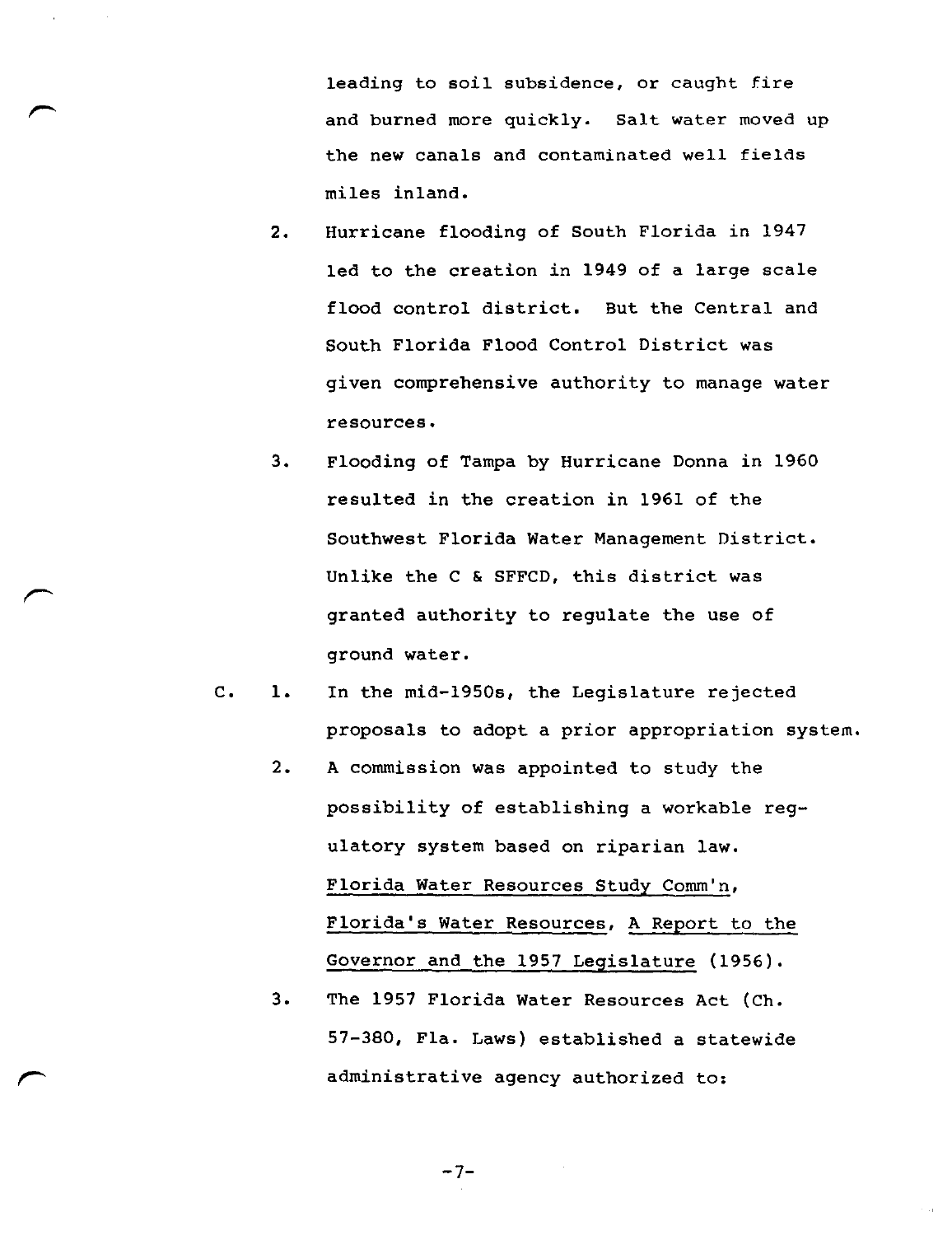- a. issue permits for the capture and use of excess surface and groundwaters; and
- b. establish rules for the conservation of water in areas of the state where over withdrawals were endangering the resource.
- D. A major drought in 1971 (the most severe of record at that time) led to examination of Florida's growth management problems by a conference convened by Governor Askew. The Governor's Conference on Water Management in South Florida determined there was a water crisis in South Florida and recommended such measures as:
	- 1. Prohibition of wetlands drainage
	- 2. Restoration of certain drained land (e.g.. The Kissimmee River Valley)
	- 3. Protection of water recharge areas
	- 4. Implementation of a comprehensive land and water use plan; and,
	- 5. Development of comprehensive water management legislation. (South Florida Water Management District, Water Management Bulletin 5 (Dec.-Jan., 1971-72)).
- E. When the Legislature convened, it discovered the late Dean Frank E. Maloney and several associates at the University of Florida College of Law had been working on comprehensive water management

-8-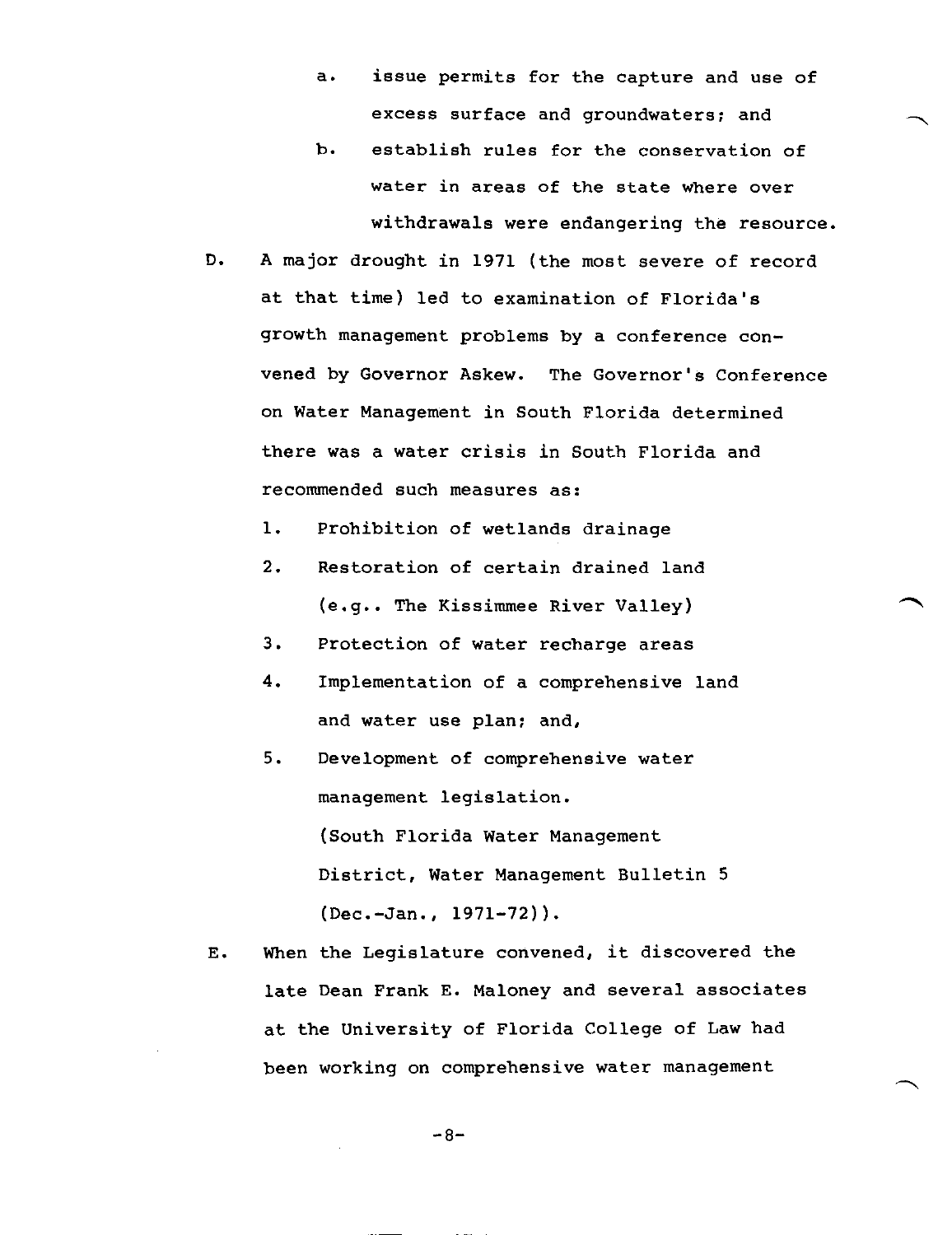legislation for two years and had available  $\underline{A}$ Model Water Code. It was modified and adopted as the Florida Water Resources Act of 1972 (Chapter 373, Florida Statutes). The Water Resources Act continues to serve, 10 years later, as our basic water management law. It has largely succeeded and is widely recognized as a good, workable model. (Nat'l water Comm'n, Water Policies for the Future 1-579, 280-298 (1973); R. Clark, Arizona Water Resources Management Act of 1977, A Proposed Water Resources Code or Statute, 1-116, 4 (1977). But see, Trelease The Model Water Code: The Wise Administrator and the Goddam Bureaucrat, 14 Nat. Res. J. 207 (1974).

III. The Florida Water Resources Act of 1972

(Sources: F. Maloney, S. Plager, R. Ausness, B. Canter, Florida Water Law 1980, University of Florida Water Resources Research Center Publication No. 50.)

A. Overview

- 1. Common law follows the riparian, reasonable use doctrine for resolving both surface and groundwater disputes. (Koch v. Wick, 87 So. 2d 47 (1956))
- 2. The Water Resources Act replaced the common law with a comprehensive administrative system that includes authority to issue permits for water use.

-9-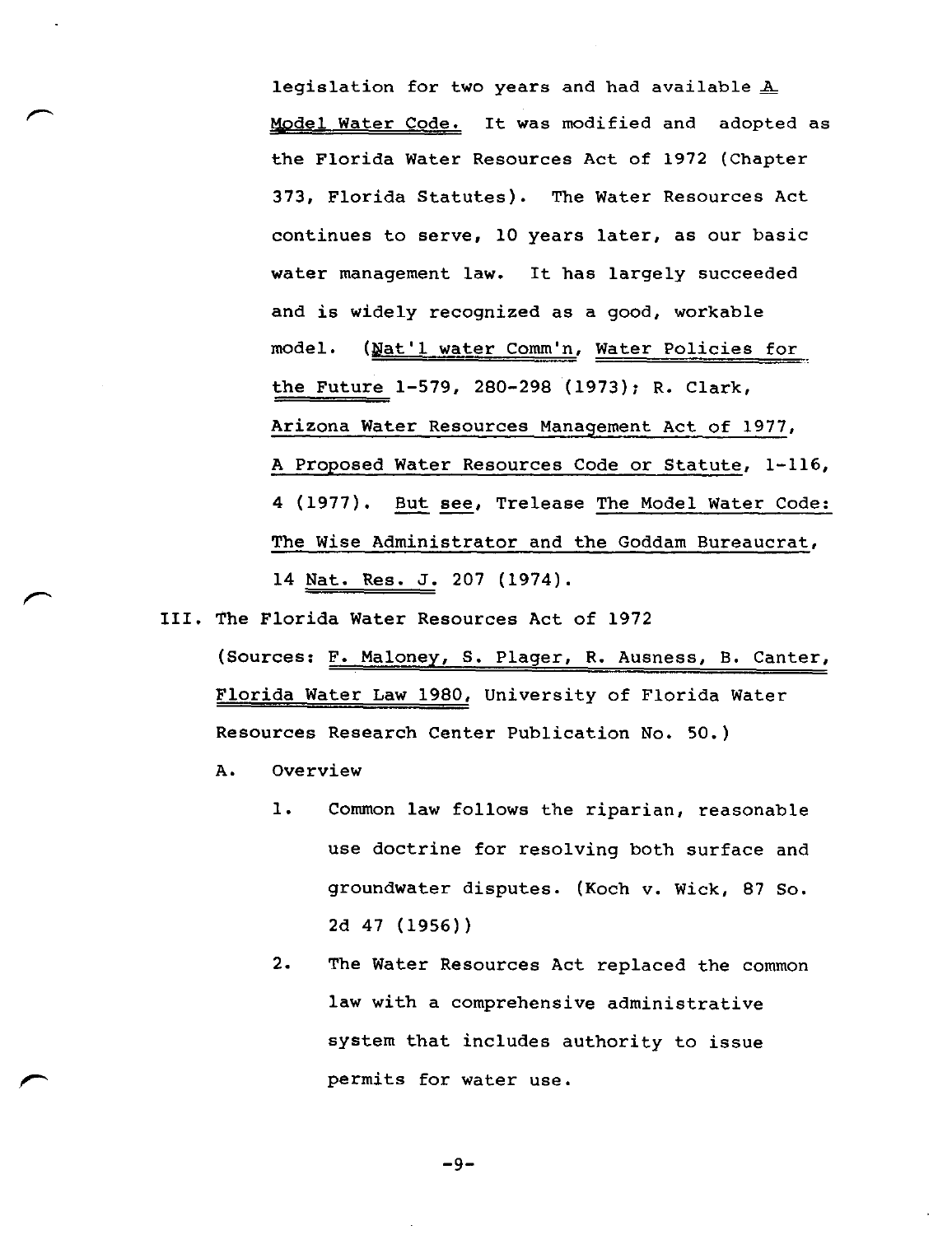3. A state agency supervises five regional

water management district with authority to:

- a. Conduct studies and develop water management plans.
- b. Establish minimum flows and levels and set salt water barrier lines.
- c. Build and operate water management structures and purchase water management lands.
- d. Regulate well construction and license well drillers.
- e. Permit consumptive use of water.
- f. Restrict use of water during water shortages and emergencies.
- g. Regulate surface water management facilities.
- h. Control artificial recharge.
- B. Administration
	- 1. The Florida Department of Environmental Regulation (DER) has state level responsibility for implementation of the FWRA. Under DER are five regional water management districts. DER, however, has only a vague "general supervisory authority" over the districts. Delegation of authority to the districts is strongly encouraged by the statute. Only the Governor and Cabinet (a unique collegial

-10-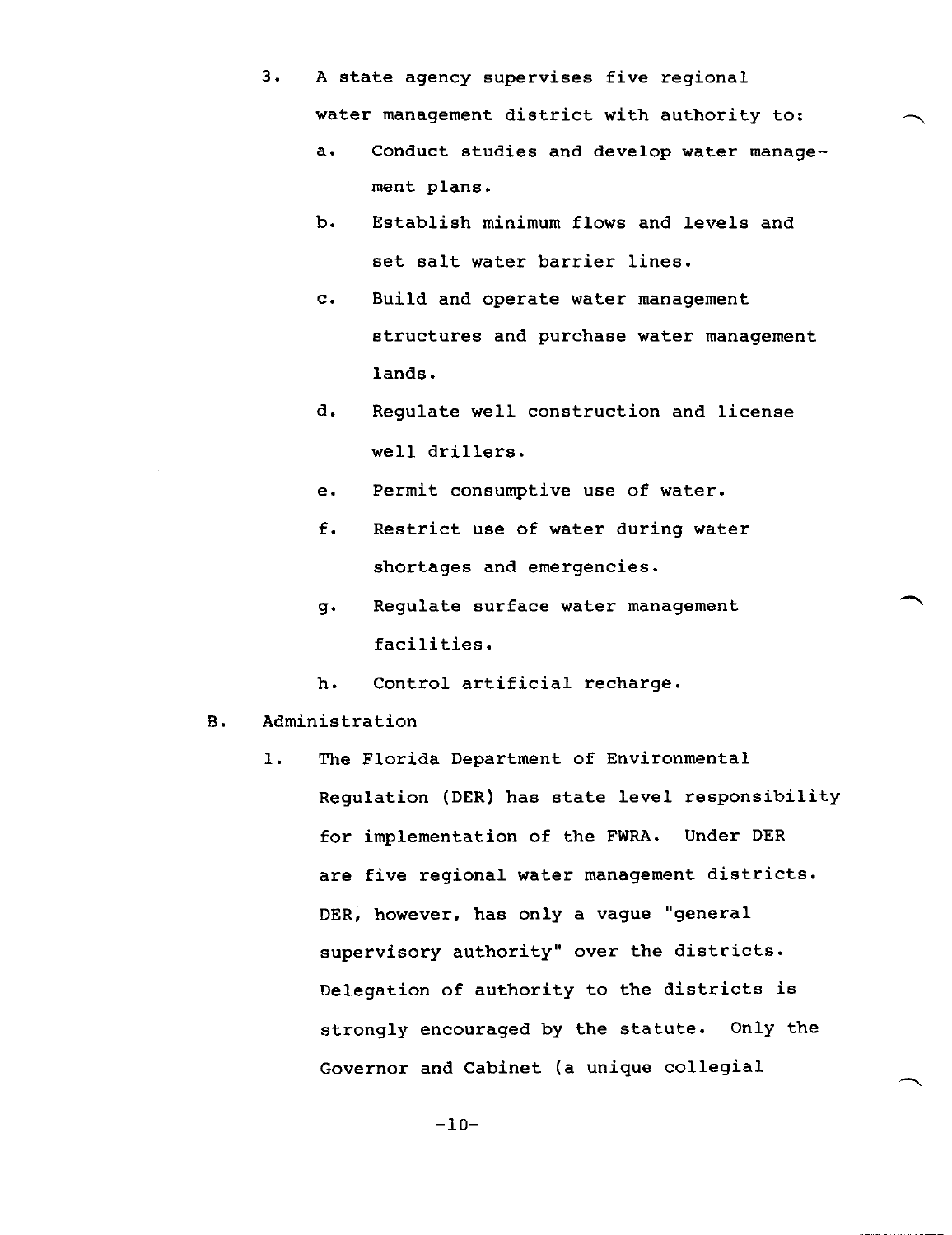executive body of independent, elected officers) has authority to review, rescind or modify rules and orders.

- 2. The water management district boundaries largely conform to surface water hydrologic units, which are often different from both county boundaries and groundwater units.
- 3. The two existing districts were preserved, although their boundaries were modified and the Central and Southern Florida Flood Control District was renamed the South Florida Water Management District. These new districts were created. (See figure 9).
- 4. Each district has a nine member Governing Board appointed by the Governor and an Executive Director. Governing board members serve without compensation.
- 5. The Districts levy ad valorem taxes to finance their operations. A constitutional amendment passed by Florida waters in 1976 gave taxing authority to the districts. The two existing districts, which include the most populous parts of the state, had existing taxing power. Votes from those districts carried the amendment. Millage caps were set that severely limited the Northwest Florida Water Management District (home of a powerful,

 $-11-$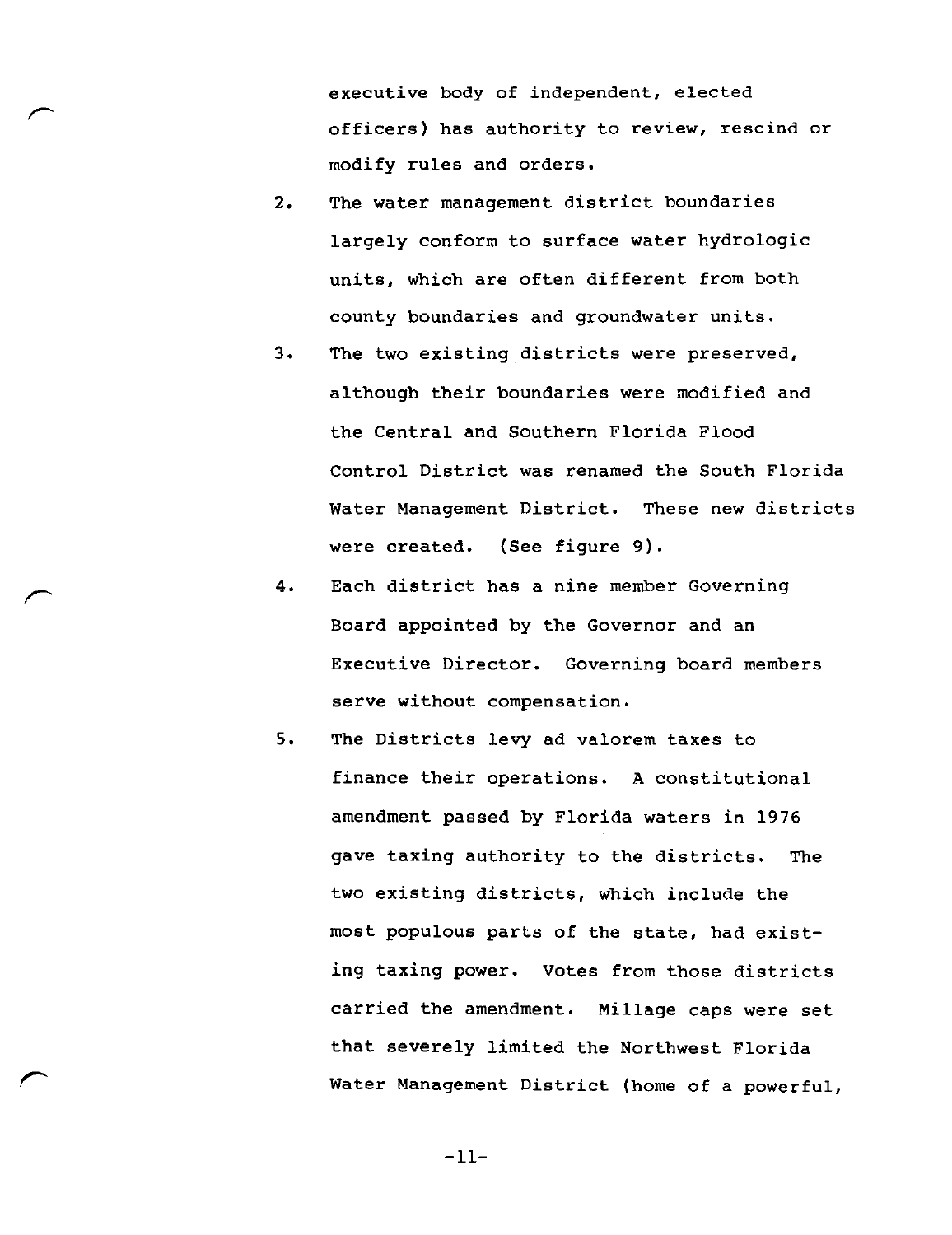conservative legislator) and the Suwannee River Water Management District (which has little property value to levy against). (See figure 8). These districts thus depend on general revenues appropriated by the Legislature.

- C. Planning
	- 1. The FWRA provides for development of a State Water Plan, by combining a State Water Use Plan with state water quality standards and classifications. (Section 373.039, F.S.)
	- 2. DER is directed to undertake studies of existing water resources, existing and contemplated uses and needs for water, and such other subjects as drainage and flood plain zoning. Then DER is "progressively to formulate, as a functional element of a comprehensive state plan, an integrated, coordinated plan for the use and development of the waters of the state. . ." (Section 373.036,  $F.S.$ )
	- 3. DER is to give "due consideration to": a. the attainment of maximum reasonablebeneficial use of water . . .
		- b. the maximum economic development of the water resources consistent with other uses.

-12-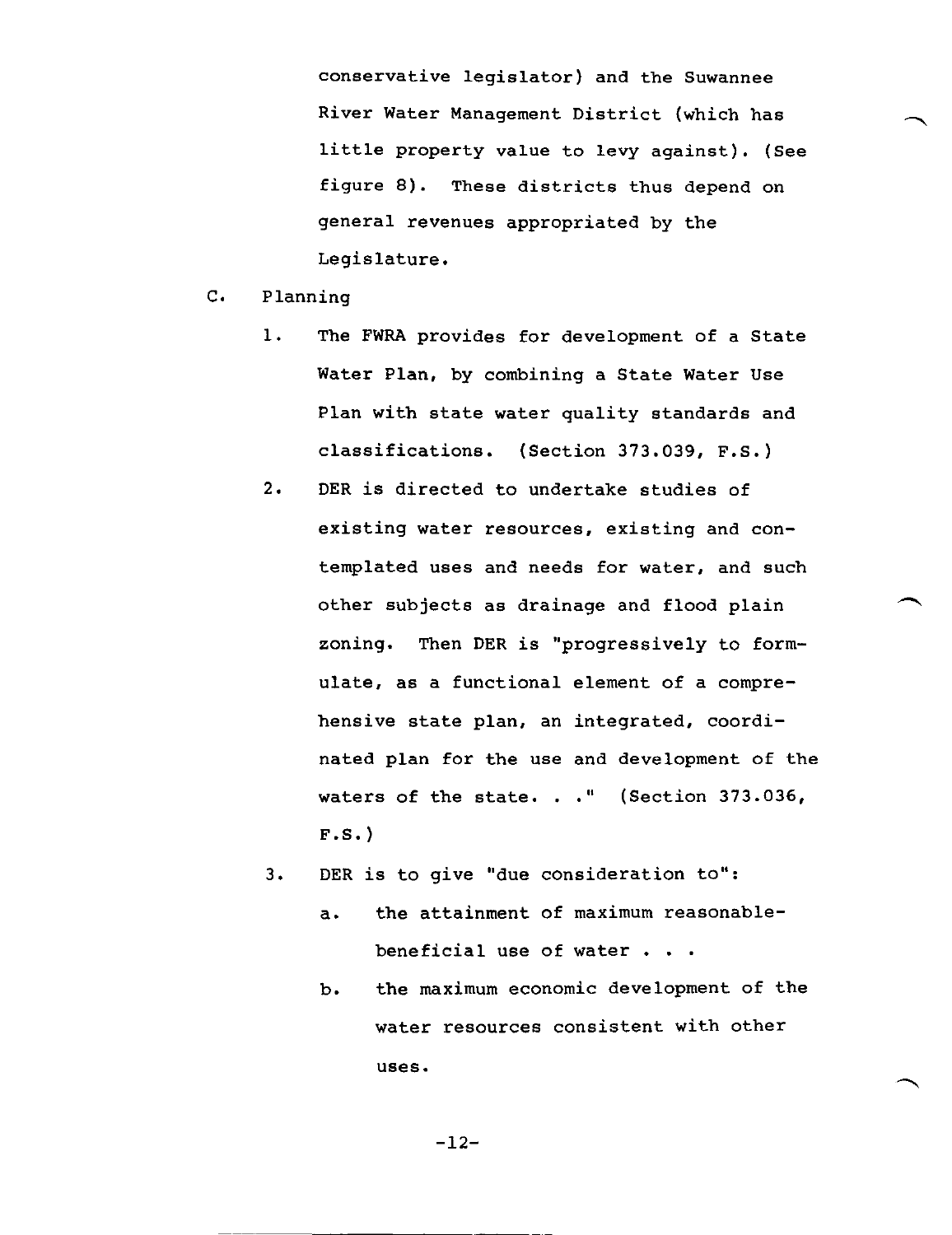- c. the control of such waters for such purposes as environmental protection, drainage, flood control, and water storage.
- d. the quantity of water available . . .
- e. the prevention of wasteful, uneconomical, impractical or unreasonable uses . . .
- f. presently exercised domestic use and permit rights.
- g. the preservation and enhancement of the water quality of the state . . .

h. the state water resources policy . . . 4. DER is further specifically directed to ". . . give careful consideration to the requirements of public recreation and to the protection and procreation of fish and wildlife." In addition, it may ". . . prohibit or restrict other future uses on certain designated bodies of water which may be inconsistent with these objectives or designate undesirable or desirable uses for particular bodies of water and either deny permits or grant preferences on that basis.

5. Development of the State Water Use Plan has not proceeded as envisioned by the statutory drafters. The legislature failed to appropriate funds for the state to undertake

-13-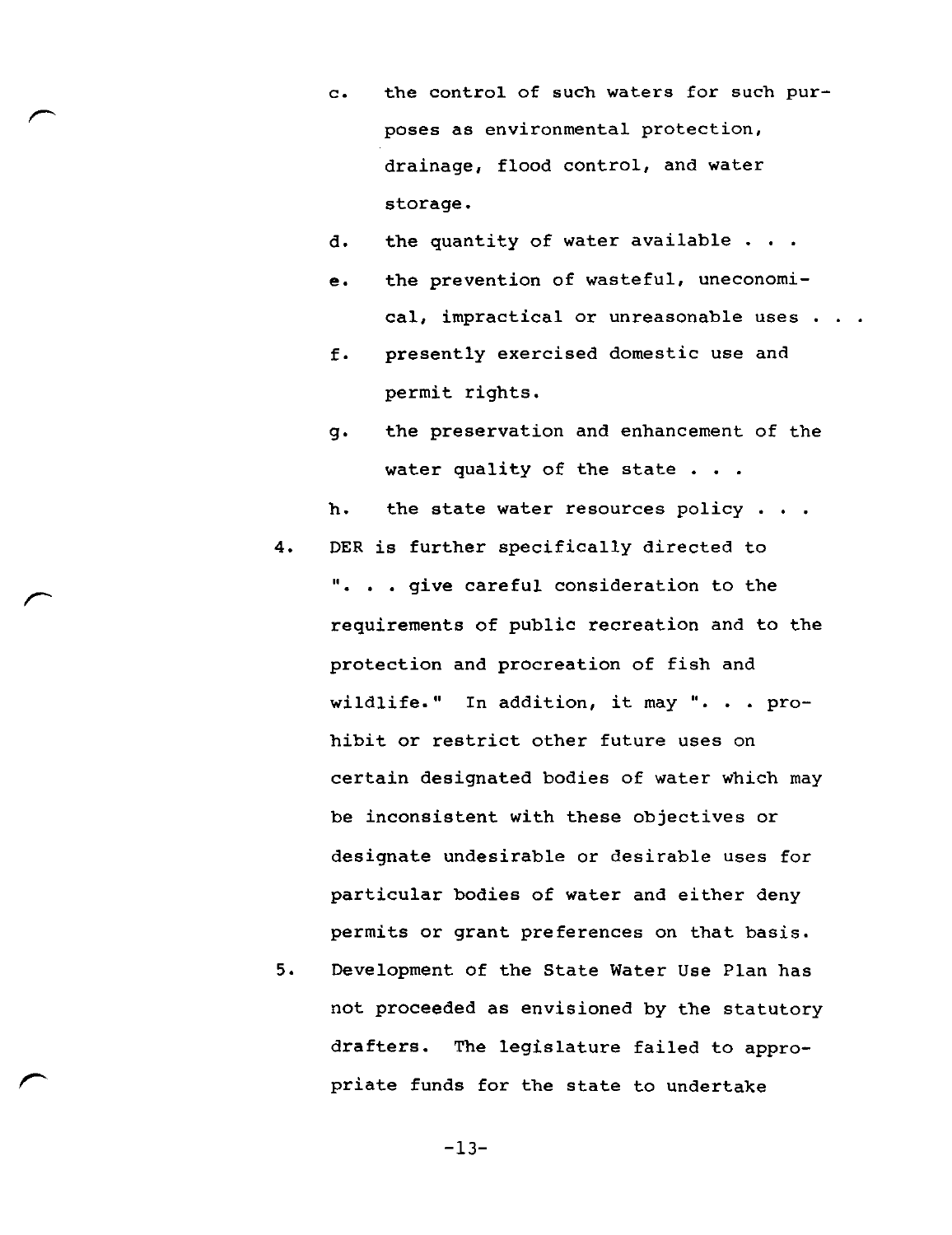planning. The two existing water management districts began to develop plans on their own and when DER attempted to assume control in 1976, it was met with strong political resistance. The districts had developed entrenched notions about how water should be managed within their respective areas.

- 6. A compromise that has been adopted is a State Water Policy, developed by DER and the water management districts working together, and adopted by DER as Rule 17-40, FAC. Although the State Water Policy is clearly not as detailed as the State Water Use Plan was intended, it offers policy guidance for the development of more detailed plans and requlations by the districts.
- 7. The policy addresses many important water management issues. A section of General Water Policy establishes such goals for water management as to "Assure availability of an adequate and affordable supply of water for all reasonable beneficial uses" and to "Mitigate adverse impacts resulting from prior alteration of natural hydrologic patterns and fluctuation in surface and ground water levels." A Water Use Section identifies criteria to be considered in

 $-14-$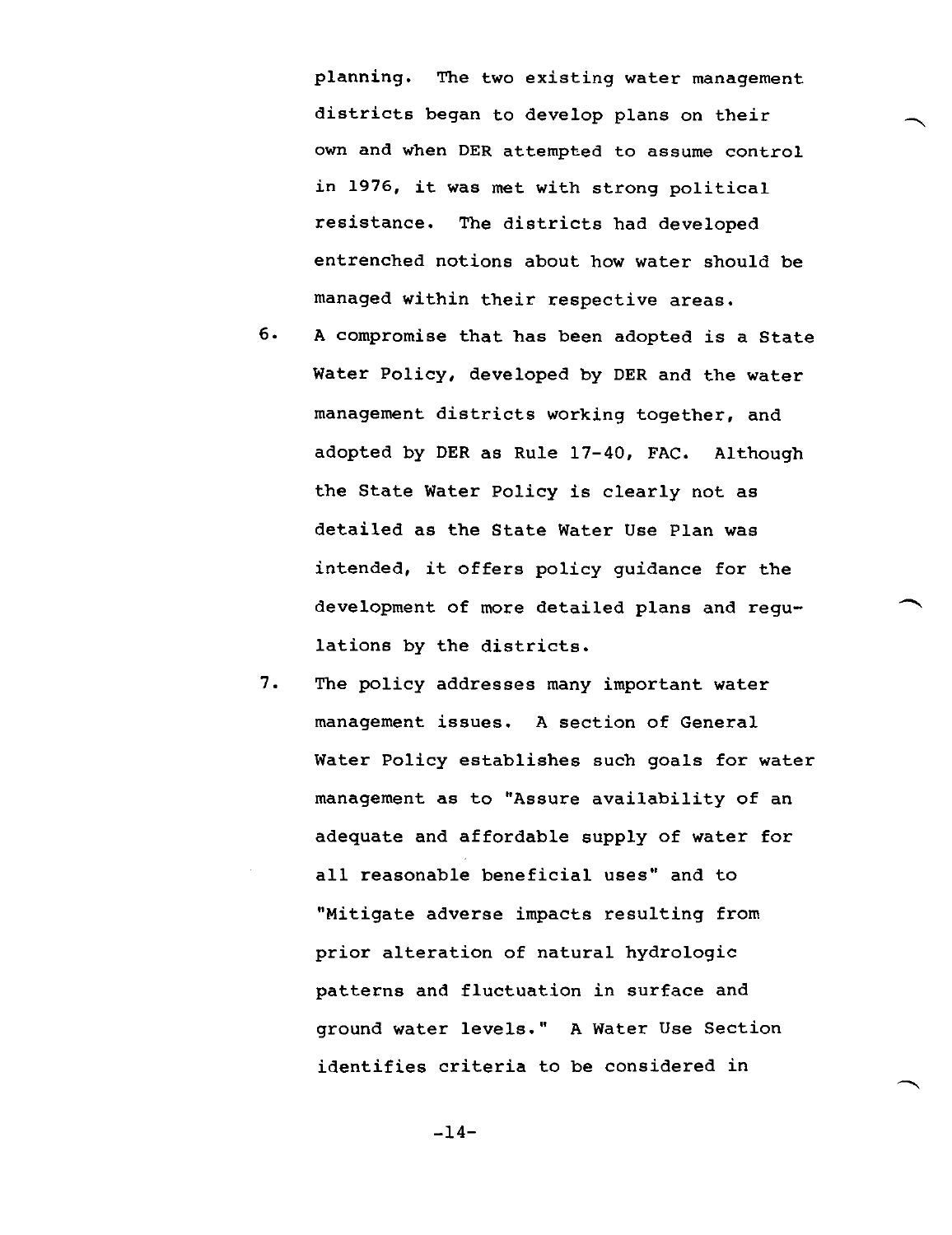determining whether a proposed use is a reasonable beneficial use. The difficult issues involved with transporting water from one district to another are addressed in the policy. Approval of each district is required and criteria for each District to use in evaluating the request are listed. Other major sections set standards for the regulation of surface water management facilities and the establishment of minimum flows and levels.

- 8. In 1982, the Legislature mandated additional planning to develop "groundwater basin resource availability inventories." Each inventory is required to include:
	- a. A hydrogeologic study to define the groundwater basin and its associated recharge area.
	- b. Identification of specific areas that are prone to contamination or overdraft resulting from current or projected development.
	- c. Prime groundwater recharge areas.
	- d. Criteria to establish minimum seasonal surface and groundwater levels.
	- e. Areas suitable for future water resource development within the groundwater basin.

-15-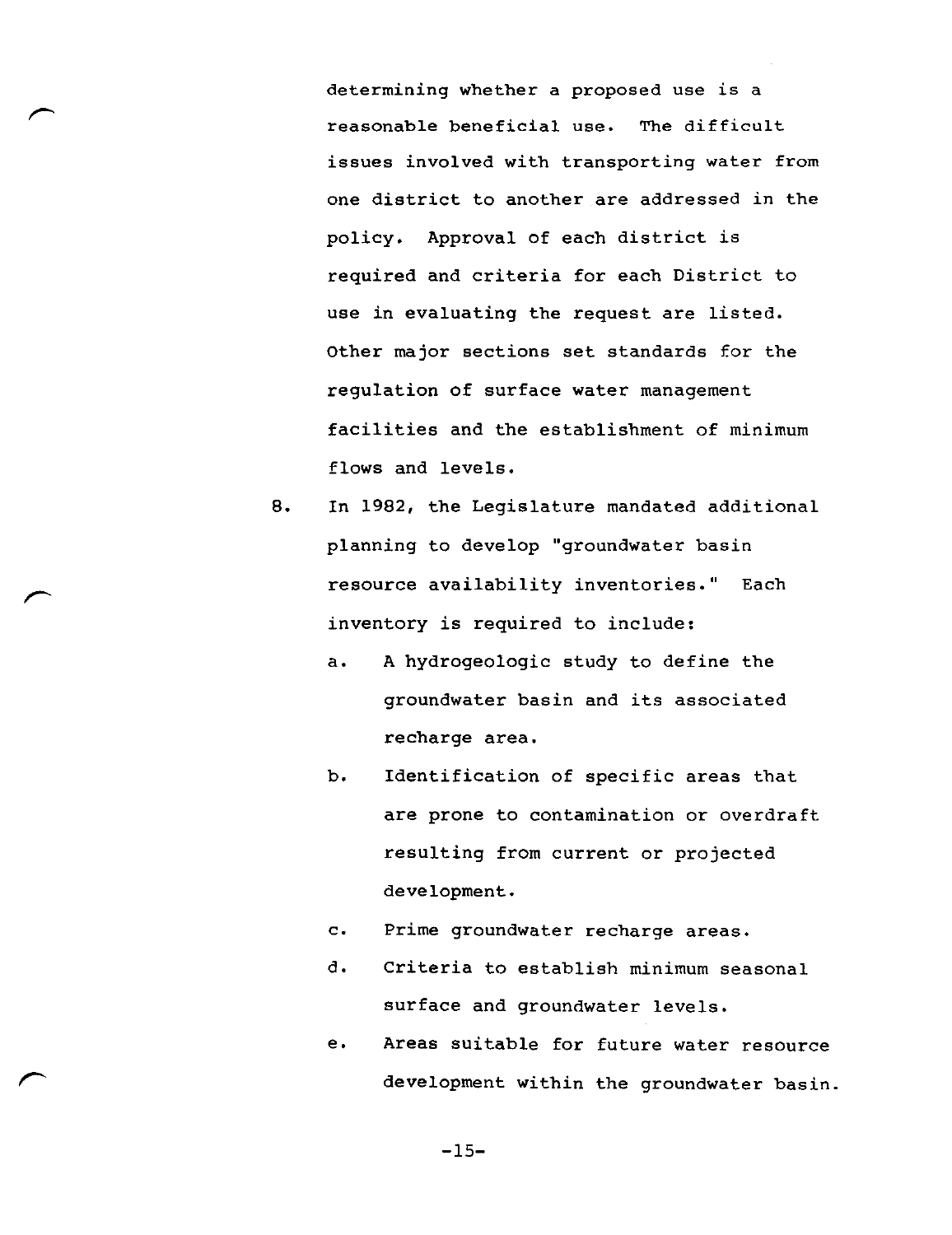- f. Existing sources of wastewater discharge suitable for reuse as well as the feasibility of integrating coastal wellfields.
- g. Potential quantities of water available for consumptive uses.

The inventories are to be considered by local governments in the revision of local comprehensive plans (required by Chapter 163, F.S.) and the Legislature stated its intent "that future growth and development planning reflect the limitations of the available groundwater or other available water supplies." (Section 373.0395, F.S. (1982 Supp.))

- D. Minimum Flows and Levels
	- 1. The districts are required to set minimum flows and levels for surface waters and minimum levels for aquifers. (Section 373.042, F.S.)
	- 2. Minimum groundwater levels are to be the level at which further withdrawals would be significantly harmful to the water resources of the area.
	- 3. Minimum flows and levels are to be set using the best available information; may reflect seasonal variations; and, may provide for the protection of nonconsumptive uses.

 $-16-$ 

ŧ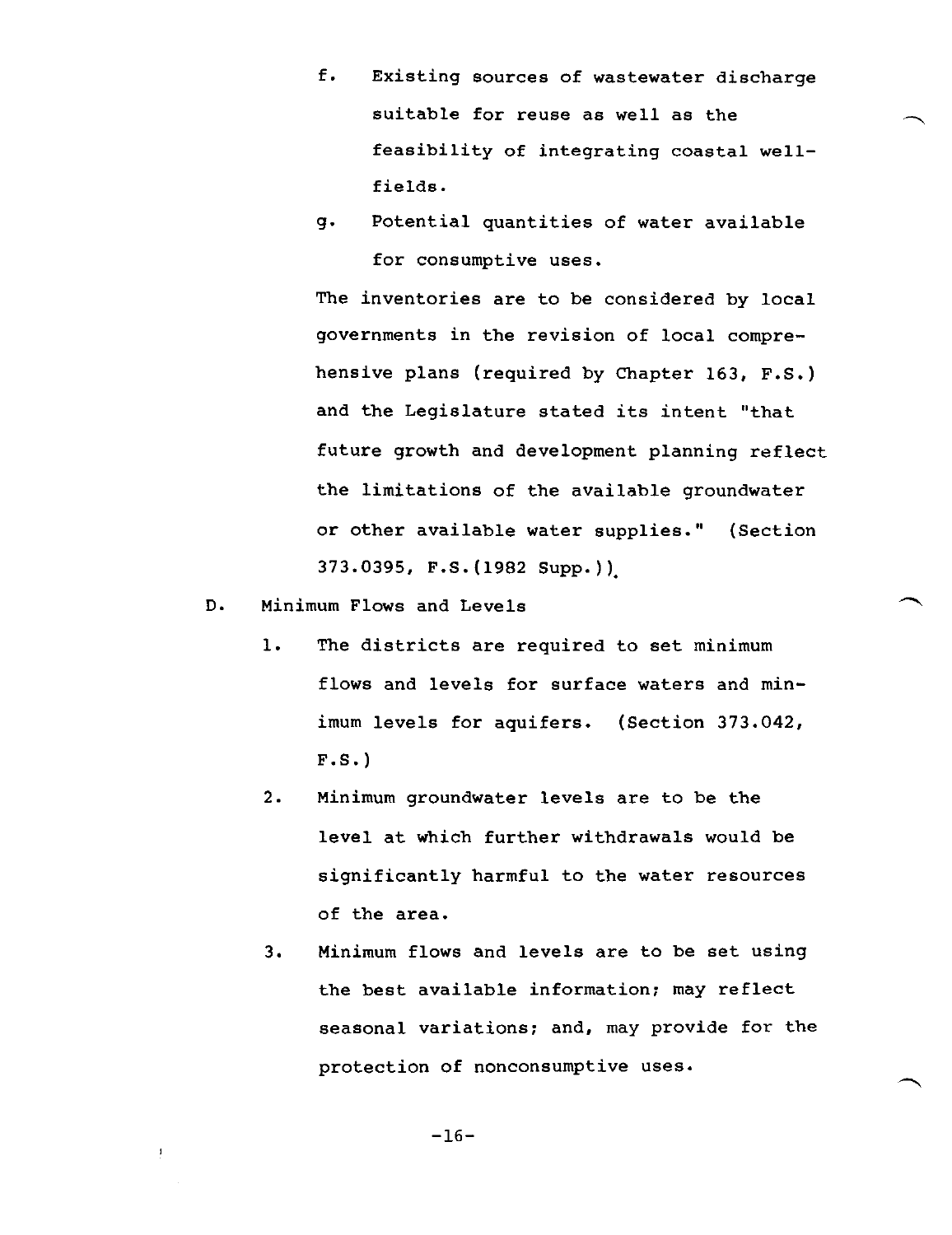- 4. The districts have been slow to set minimum flows and levels due to a lack of technical information regarding appropriate flows and levels.
- E. Consumptive Use Permitting
	- 1. The districts were originally given the option of implementing consumptive use permitting programs; it is not mandatory, although permitting thresholds are not specified. (Section 373.216, F.S. (Supp. 1982)).
	- 2. Local governments are prohibited from permitting the use of water. (Section 373.217,  $F.S.$ ).
	- 3. Existing legal users are entitled to receive a permit if they apply within two years of implementation of consumptive use permitting. (Section 373.226, F.S.).
	- 4. The permit applicant must show the proposed use of water:
		- a. Is a reasonable beneficial use (as defined in the statute)
		- b. Will not interfere with any presently existing legal use of water; and
		- c. Is consistent with the public interest. (Section 373.223, F.S.).
	- 5.
- a. A reasonable beneficial use is

-17-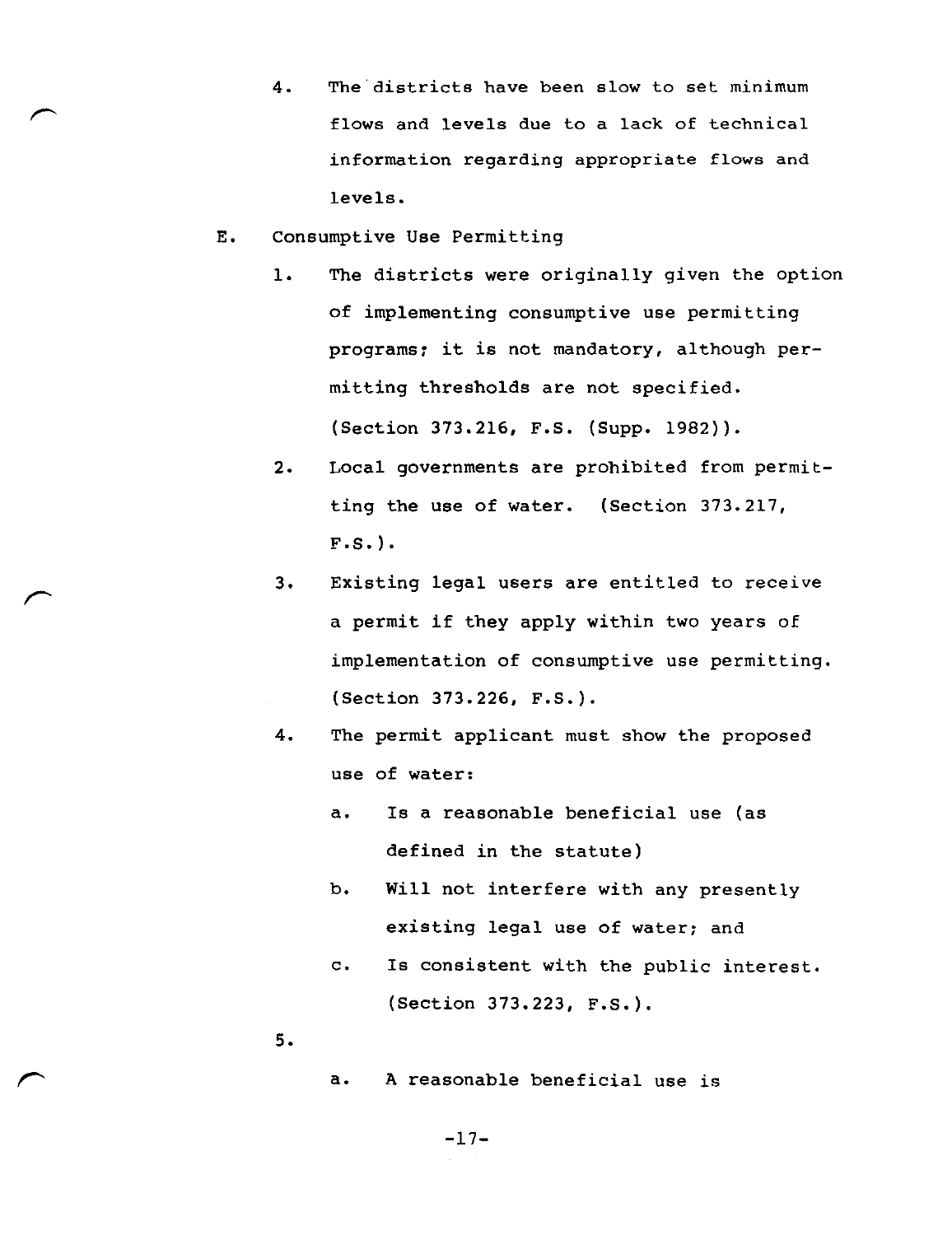defined as ". . . the use of water in such quantity as is necessary for economic and efficient utilization for a purpose and in a manner which is both reasonable and consistent with the public interest." (Section 373.019 (4),  $F.S.$ ).

- b. This standard is intended to combine the reasonable use standard of riparianism with the beneficial use standard of prior appropriation to gain the benefits of both. (Maloney, Capehart & Hoofman, Florida's 'Reasonable Beneficial' Water Use Standard: Have East and West Met? 31 U. Fla L. Rev. 253-83 (1979)). In practice, the standards do not appear to result in contrary decisions (Id.).
- 6. State Water Policy establishes factors to be considered in determining whether a water use is a reasonable beneficial use. These are:
	- a. The quantity of water requested for the use;
	- b. The demonstrated need for the use;
	- c. The suitability of the use to the source of water;
	- d. The purpose and value of the use;
	- e. The extent and amount of harm caused;

-18-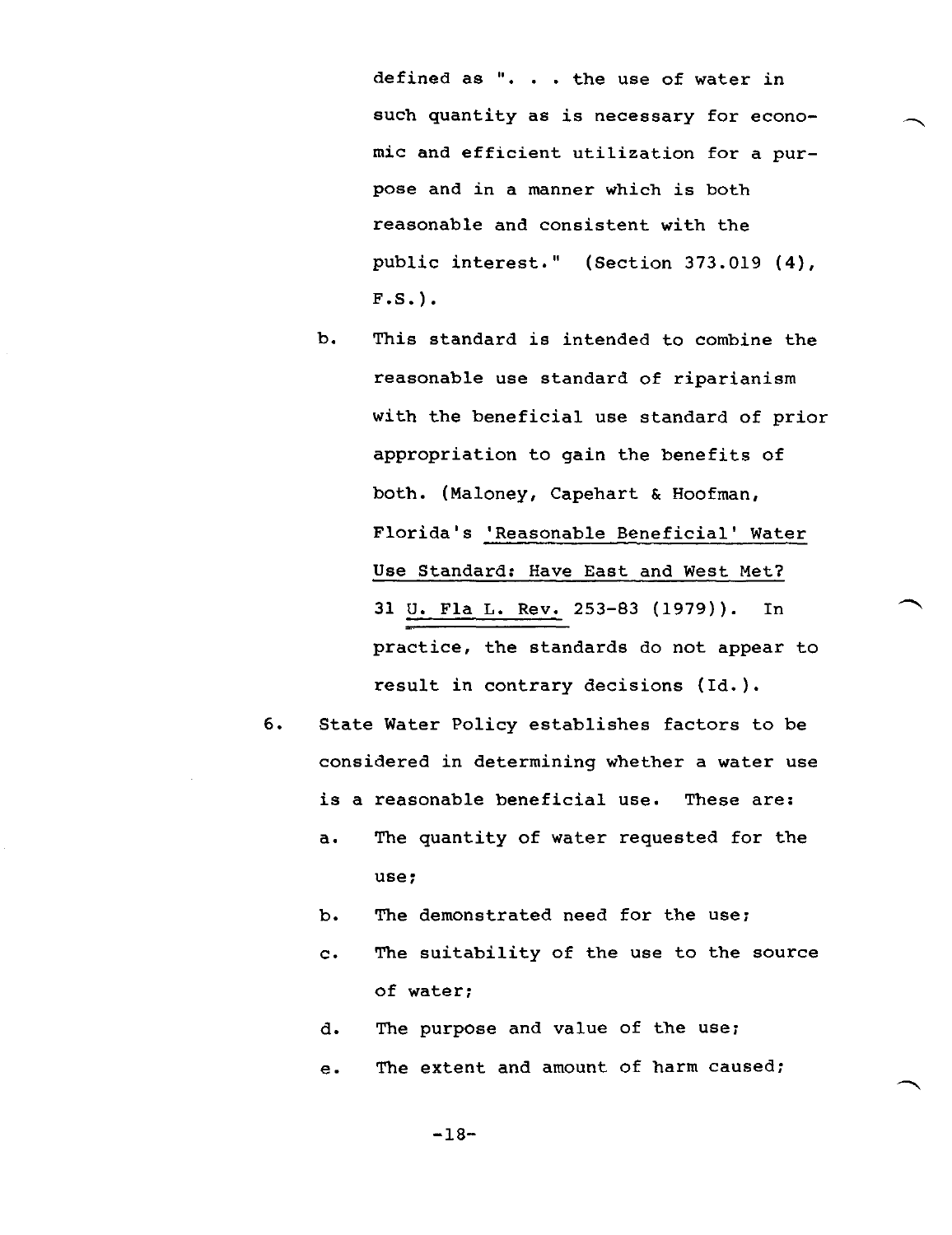- f. The practicality of mitigating any harm by adjusting the quantity or method of use;
- g. Whether the impact of the withdrawal extends to land not owned or legally controlled by the user;
- h. The method and efficiency of use;
- i. Water conservation measures taken or available to be taken;
- j. The practicality of reuse, or the use of waters of more suitable quality;
- k. The present and projected demand for the source of water;
- 1. The long term yield available from the source of water;
- m. The extent of water quality degradation caused;
- n. Whether the proposed use would cause or contribute to flood damage; and
- o. Whether the proposed use would significantly induce salt water intrusion.
- p. The amount of water which can be withdrawn without causing harm to the resource.
- q. Other relevant factors.

(Rule 17-40, FAC)

7. Permits are granted for a fixed term of 20

-19-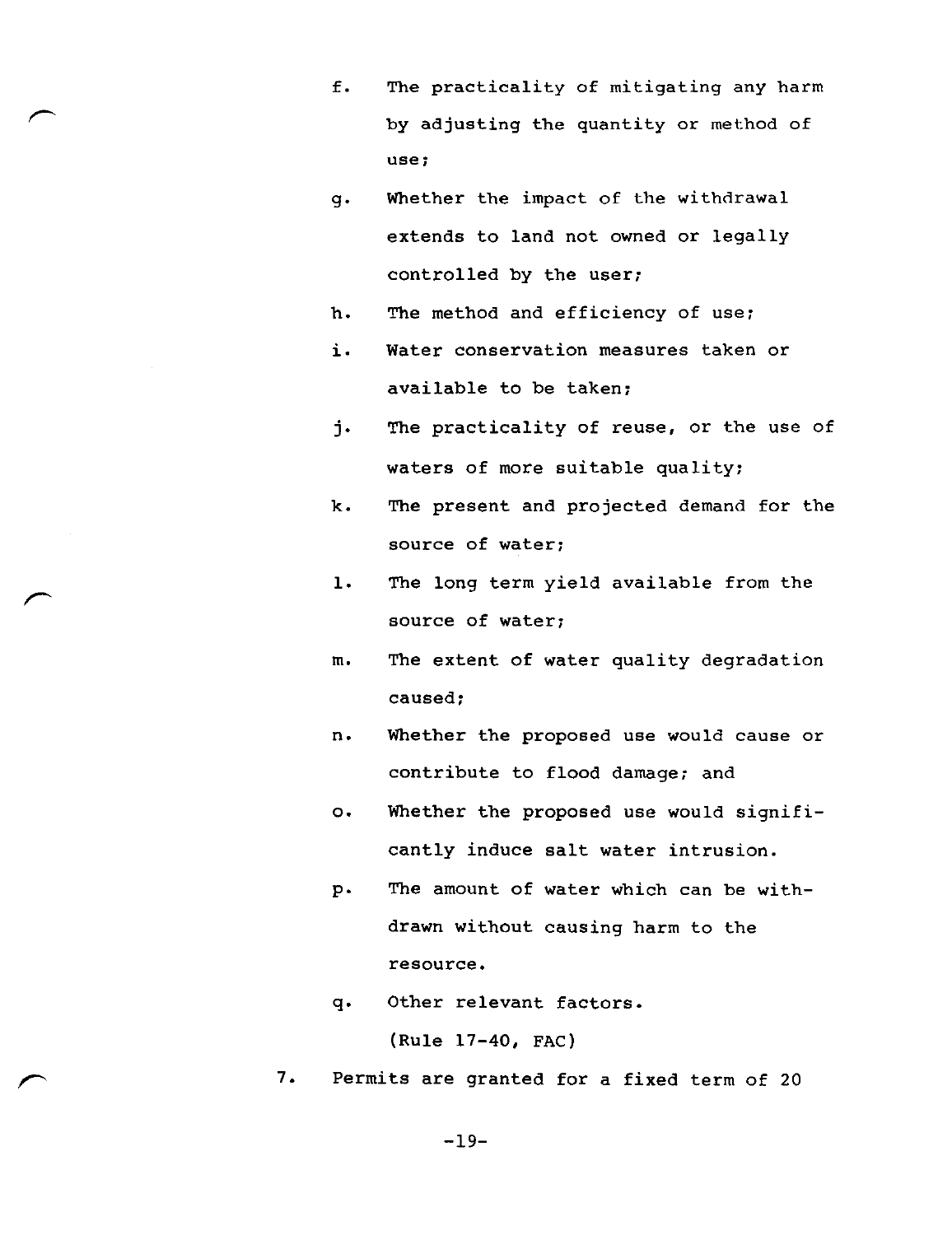years or less. Public facilities that require a longer term to retire debt may receive up to 50 year permits. (Section 373.235, F.S.) Permits issued to date, however, have been relatively short term, 3-10 years. The districts are unwilling to make commitments on the basis of insufficient data and planning.

- 8. Competing applications are evaluated in terms of which use best serves the public interest. If all else is equal, a renewal takes precedence. (Section 373.233, F.S.)
- 9. Permits may authorize the transport and use of water beyond overlying lands or outside of the watershed from which it is withdrawn. (Section 373.223(2), F.S.)
- 10. The constitutional validity of the consumptive use permitting system was upheld by the Supreme Court of Florida in Village of Teguesta v. Jupiter Inlet Corporation, 371 So. 2d 663 (Fla. 1980). The Village of Tequesta had been drawing its potable water supply from a shallow aquifer that also extended under land owned by the Jupiter Inlet Corporation. The withdrawal and use were permitted by the South Florida Water Management District. Jupiter decided to build

 $-20-$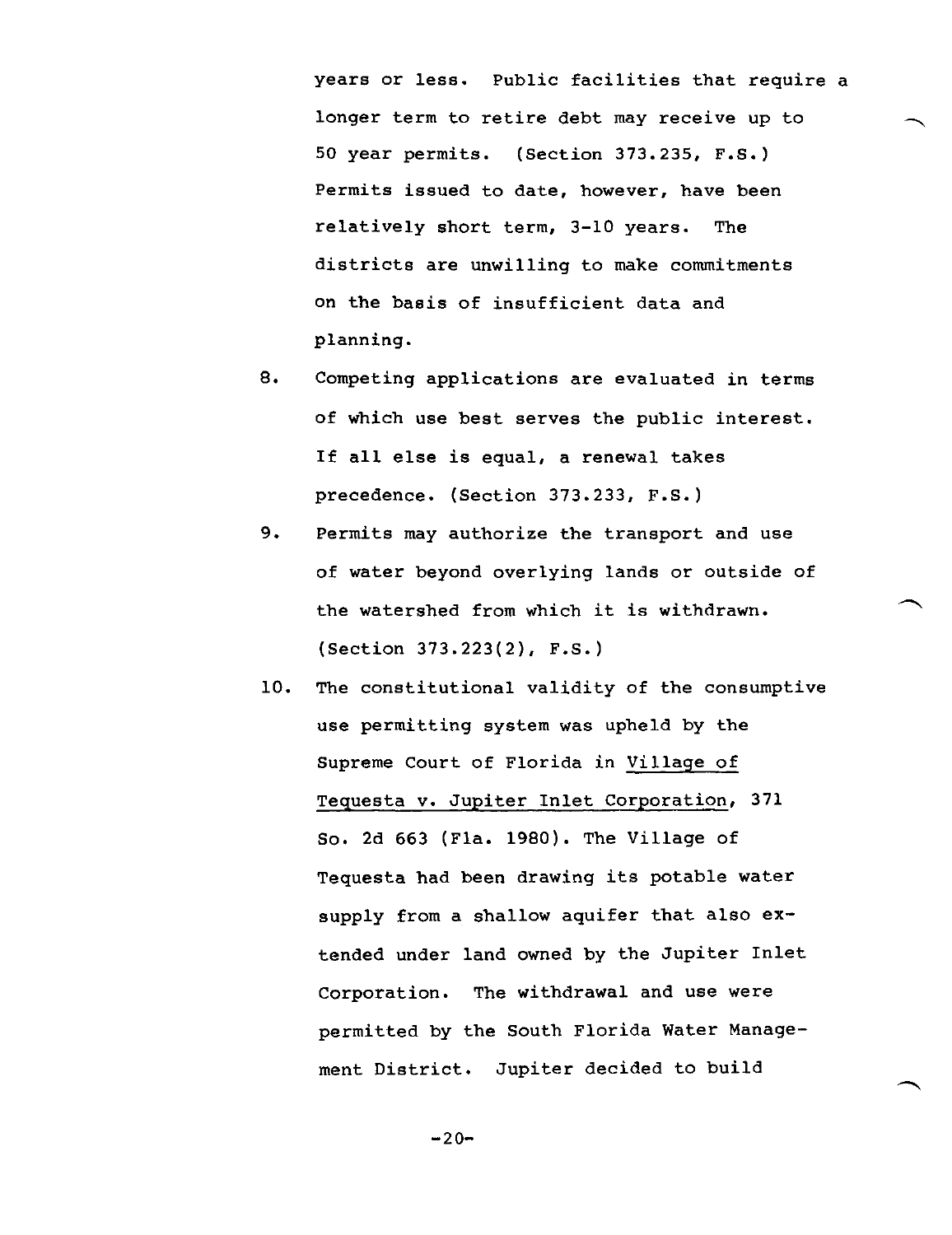condominiums on its land. It requested the Village to extend water services to the project and was refused. It then sought to withdraw water from the shallow aquifer, but was denied permission to do so by the District because further withdrawals would have exacerbated an existing problem with salt water intrusion. In order to build the condominiums, Jupiter therefore had to drill a much more expensive, deeper well and use another aquifer.

Jupiter brought suit against Tequesta alleging that by depriving it of the use of the shallow aquifer the Village had unconstitutionally taken private property. No action was taken to contest denial of the permit by the SFWMD. A summary judgment for Tequesta was entered by the circuit court and reversed by the Fourth District Court of Appeal. The District Court determined that the shallow aquifer beneath Jupiter's land was "a form of private property," the beneficial use of which could not be "divested" without payment of full compensation. It then certified to the Supreme Court of Florida as a matter of great public interest the question:

-21-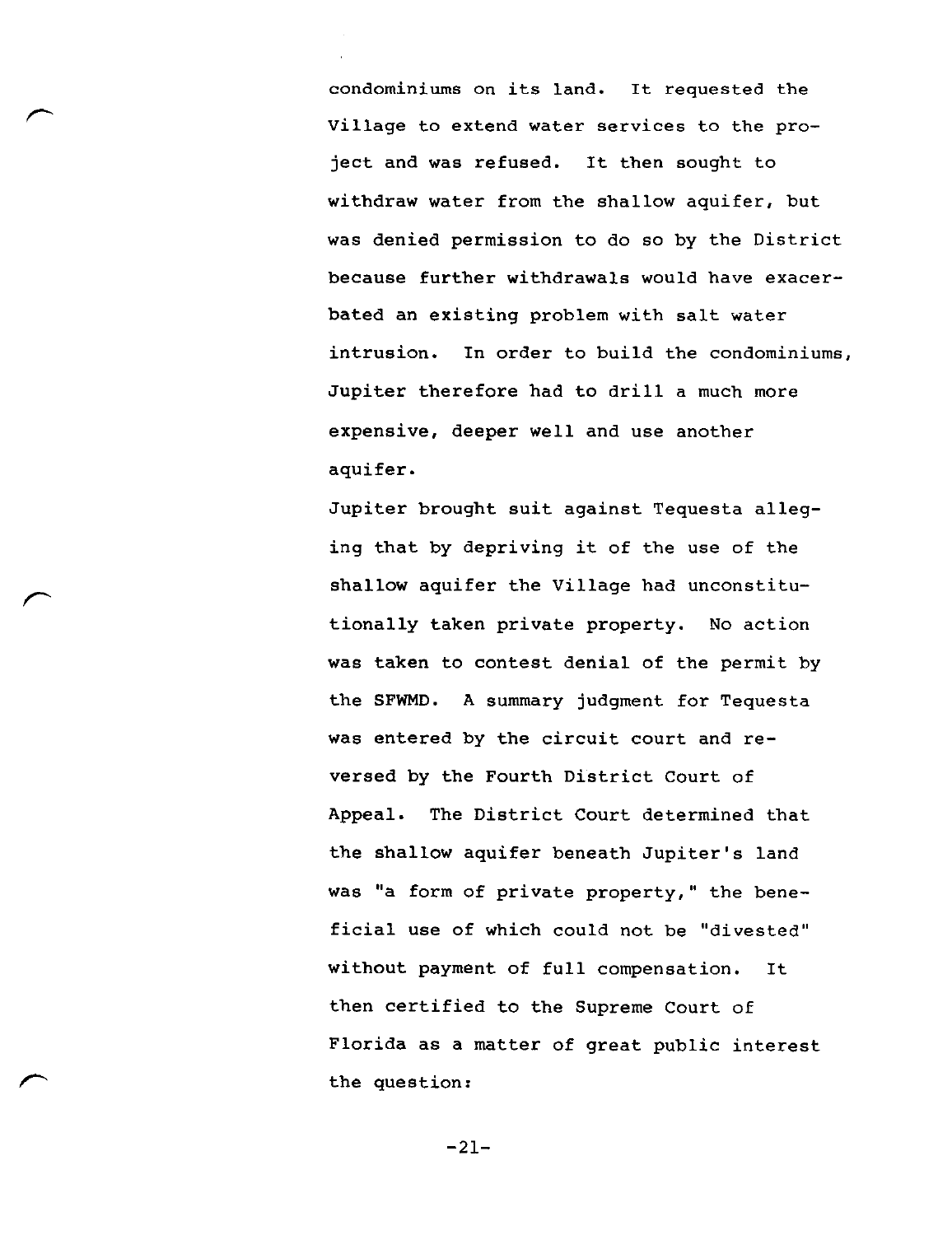"Can a municipality be held responsible through inverse condemnation for a taking, from private ownership for public purposes, of underground shallow aquifer water, to the extent that the owner is deprived of the beneficial use of the aquifer?"

The Supreme Court reversed the District Court and held no taking of protected property rights had occurred. At common law, the court declared, a landowner does not own the water beneath his land until it has been reduced to his actual possession. A landowner has only a right to use the water. Other landowners have a right to use the water also, however, through pumping on their own lands. Conflicts between users are resolved on a case by case basis by reference to considerations of "reasonableness" such as "the reasonable demands of other user; the quantity of water available for use; [and] the consideration of public policy." Further, the right to use water may be limited by legislation. The Florida Water Resources Act of 1972 established a permit system for allocating the use of water. Without a permit, Jupiter had no judicially recognized right to

 $-22-$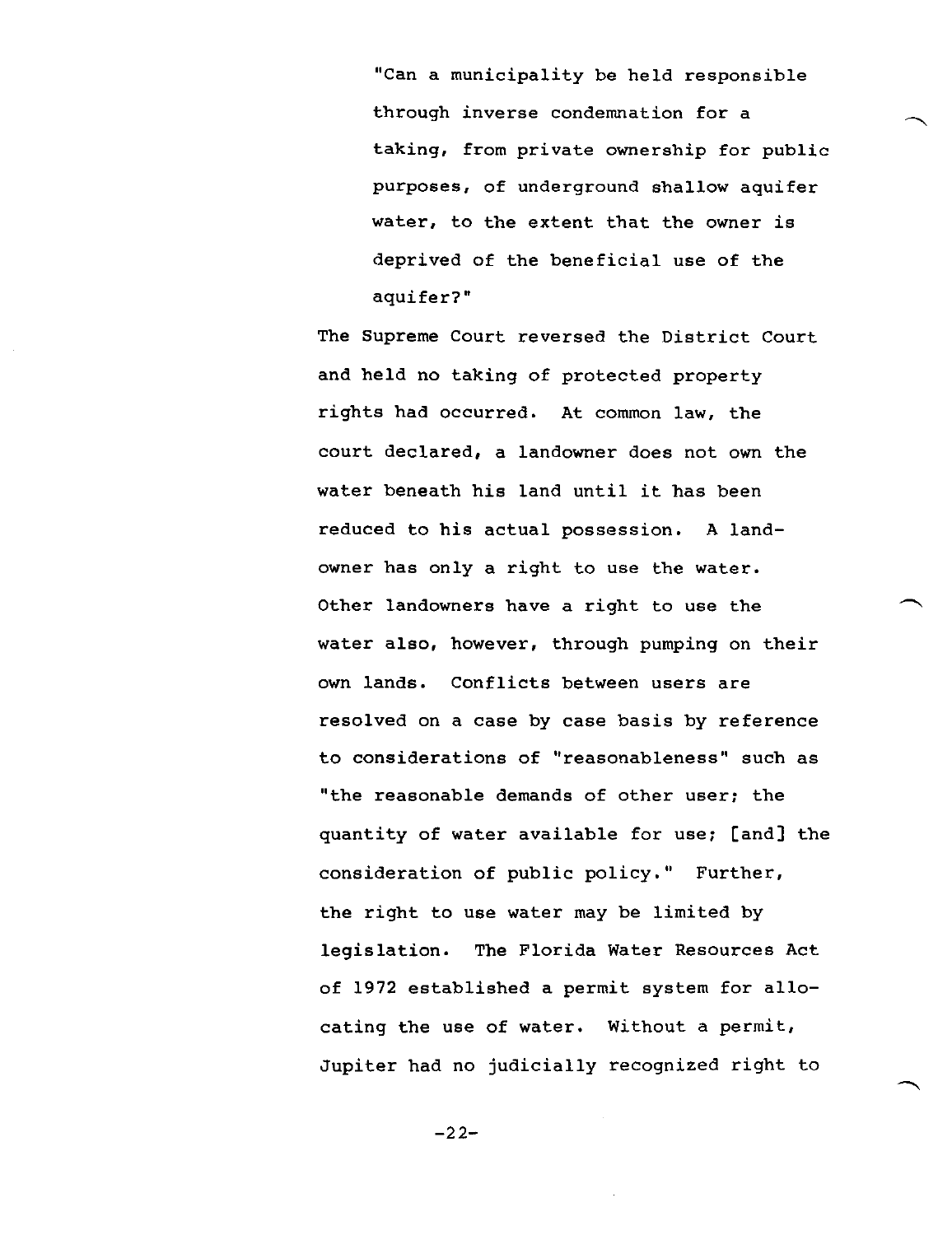use water. Without a right, there could be no taking.

- F. Water Shortages and Emergencies
	- 1. The permitting system may be superseded during times of drought by implementation of a water shortage plan or, if a water emergency exists, by the issuance of emergency orders. (Section 373.246, F.S).
	- 2. Each district is required to adopt a water shortage plan by October 1, 1983. The plan must classify permits by:
		- a. source of water supply
		- b. method of extraction or diversion
		- c. use of water
		- d. or, a combination of the above.
	- 3. A water shortage may be declared when,
		- a. "insufficient water is available to meet the requirements of the permit system", or
		- b. "conditions are such as to require temporary reduction in total use within the area to protect water resources from serious harm."
	- 4. The water shortage plan may impose restrictions on "classes of permits" as necessary to protect and restore water resources.
	- 5. A water emergency may be declared if implementation of the water shortage plan is

 $-23-$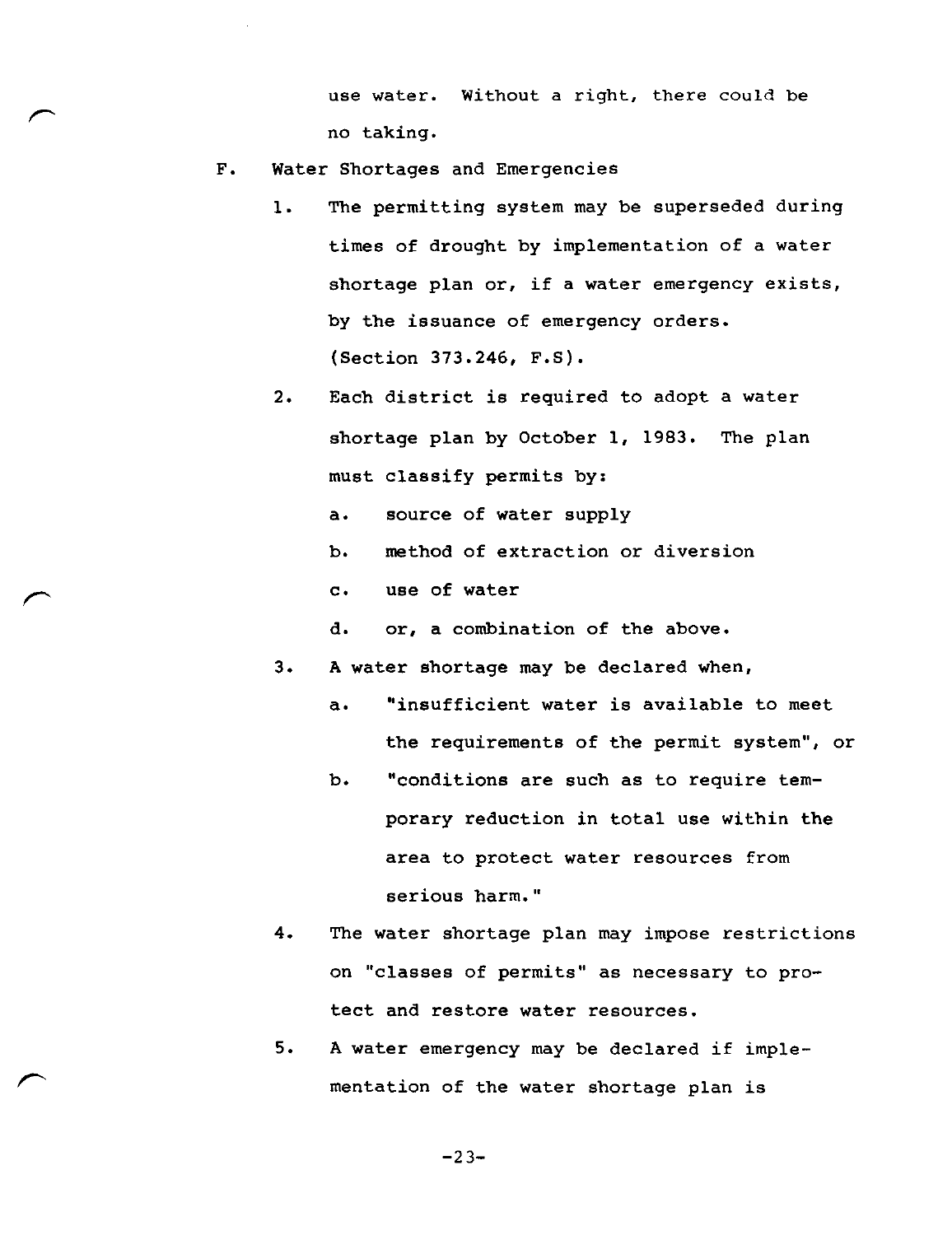insufficient "to protect the public health, safety, or welfare, the health of animals, fish or aquatic life, a public water supply, or recreational, commercial, industrial, agricultural, or other reasonable uses. . ."

- 6. Emergency orders may be issued requiring such action as "apportioning, rotating, limiting, or prohibiting" water use. Emergency orders may be issued to individual users, as opposed to classes of users.
- 7. The South Florida Water Management District has adopted a complex, trend-setting water shortage plan. (Rule 40E-21.001(2), F.S.). Four levels of restriction may apply. A Phase I Moderate water Shortage may be declared when less than a 15% reduction in overall use is required. A Phase IV Critical Water Shortage would be imposed to reduce demand between 45-60%.
- G. Well Construction Standards and Licensing of Well Drillers
	- 1. The FWRA provides for the licensing of water well contractors (Section 373.323, F.S.) and the establishment of standards for well construction (Section 373.308, F.S.).
	- 2. DER licenses water well contracators and has adopted minimum construction standards (Rule

 $-24-$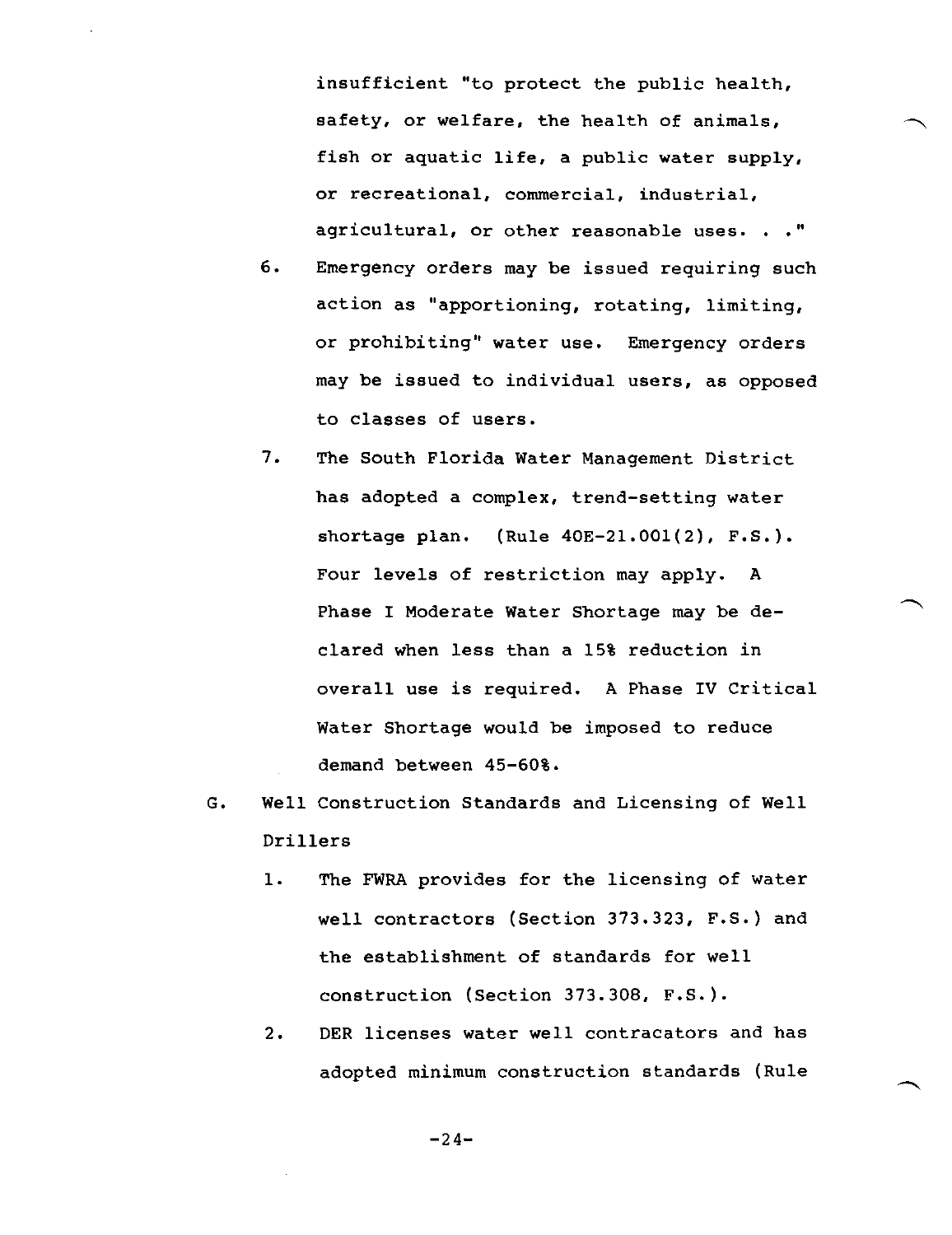17-21, FAC). Contractors are required to file well completion reports that include geohyrdrologic data that has been valuable for water management. The depth, size and location of wells can also be inventoried. The districts may adopt more stringent criteria.

- H. Water Management Structures and Lands
	- 1. The water management districts are authorized to build and operate water management structures.
		- a. Central and Southern Florida Flood Control Project may cost 1 billion dollars when completed.
		- b. Suwannee River Water Management District, in contrast, has no structures. "God built it, gravity runs it."
		- c. The St. Johns River Water Management District is spending millions to restore portions of the upper basin that were structurally altered.
		- d. Other needed restoration projects include the Kissimmee River, Golden Gate Estates, Shark River Slough, East Everglades and the Loxahatchee River.
	- 2. A Water Management Lands Trust Fund was created in 1981 (Save Our Rivers Act, Ch. 81- 33, Laws of Florida) for the water management districts to purchase lands "necessary for

-25-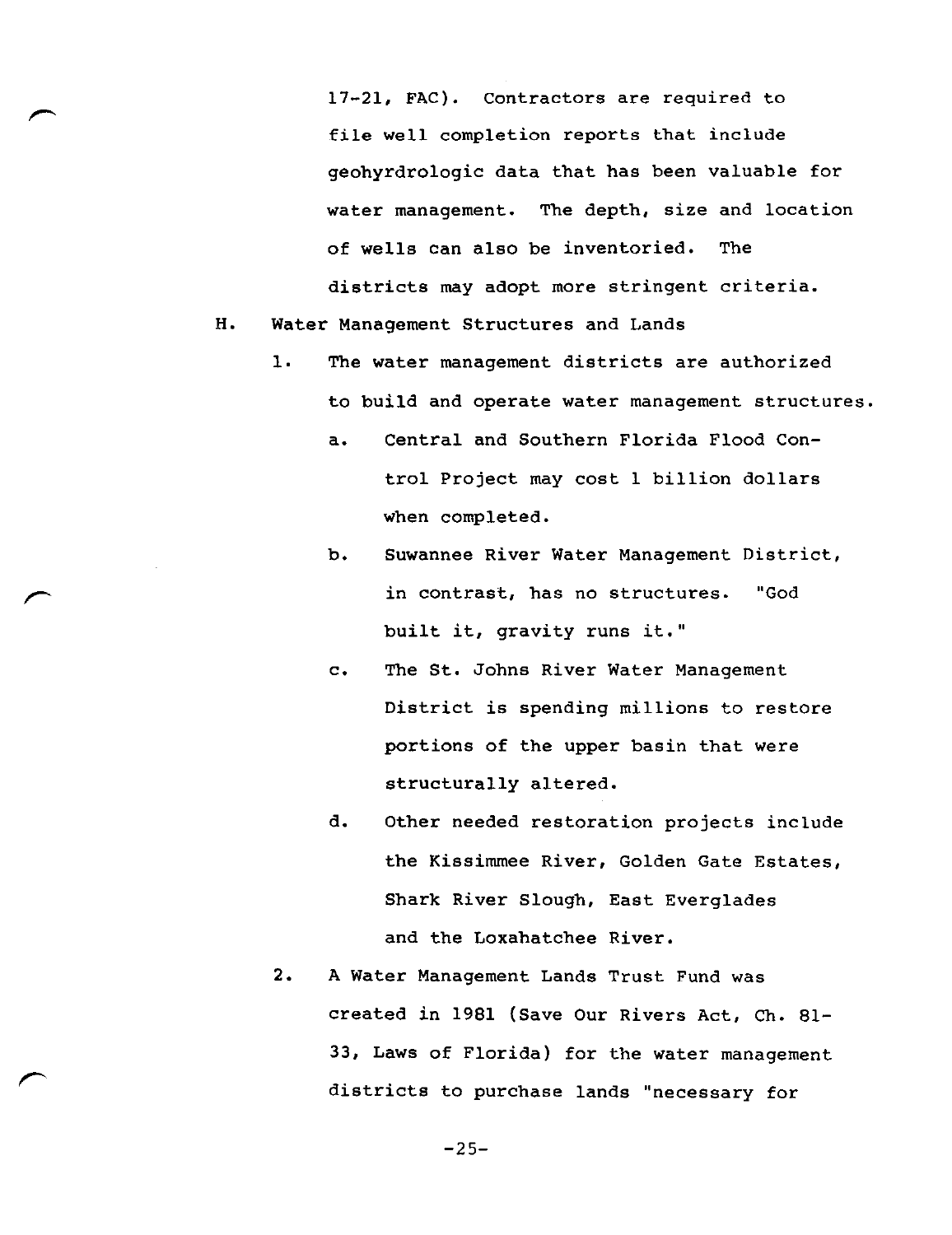water management, water supply, and the conservation and protection of water resources." (Section 373.59(3), F.S.). A documentary stamp tax on real property transfers of \$.45/\$100 value funds the program, which is expected to raise \$320 million over a 10 year life. Revenues are below expectations because of the recession. Varying percentages of the fund are allocated to each of the water management districts, which must pay 20% of land purchase costs.

- I. Regional Water Supply Authorities
	- 1. Water management districts do not generally operate well fields, pipelines or other water supply facilities. (The Florida Keys Aquaduct Authority, operated by the SFWMD, is an exception.)
	- 2. Regional water supply authorities may be created by agreement of local governments to operate water supply facilities and wholesale raw water to local distributors. (Section 373.1962, F.S.).
	- 3. Regionalization of water supply facilities appears to offer the best means of supplying water in an efficient, environmentally sensitive manner.
- J. Surface Water Management

 $-26-$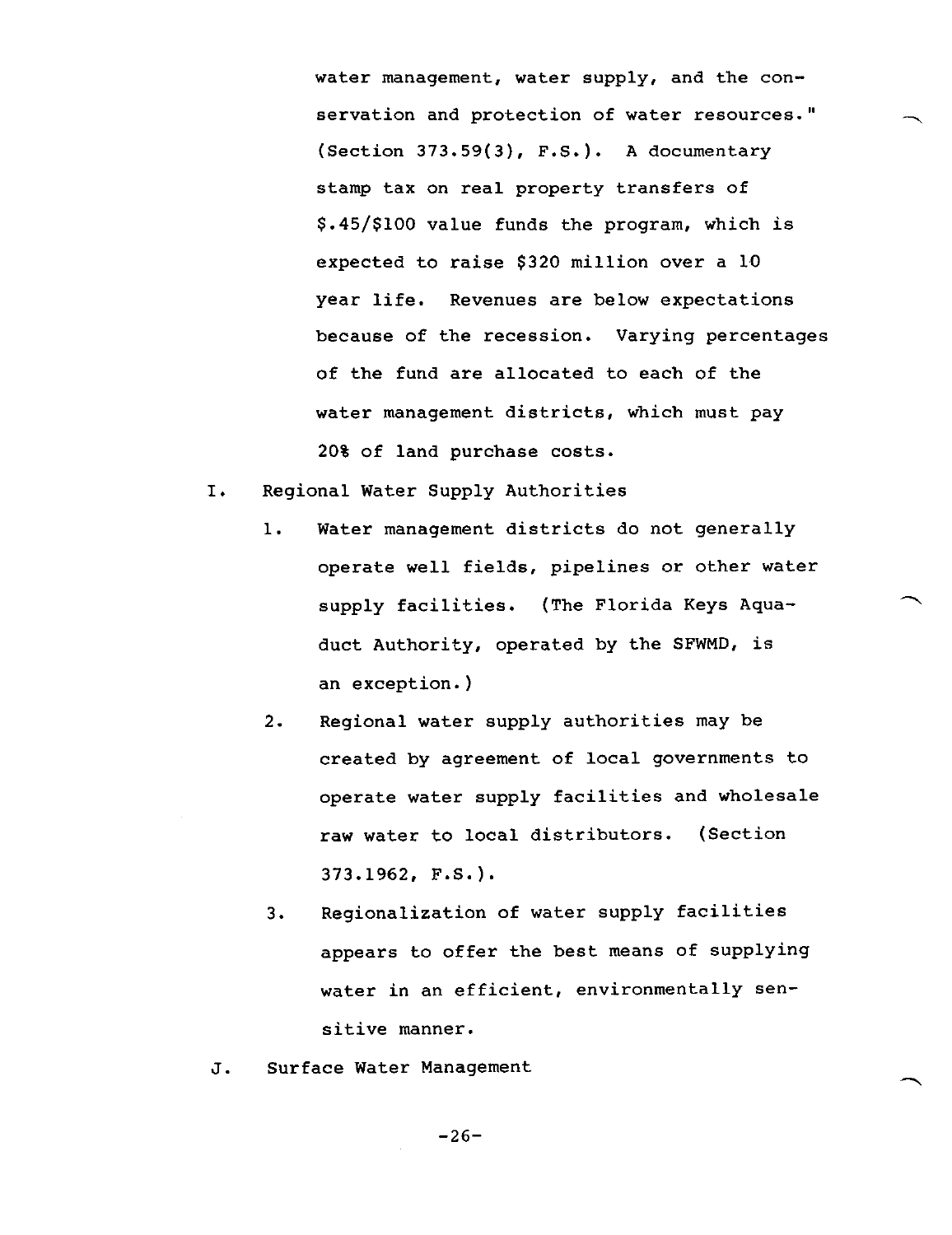- 1. The districts may require permits for the construction and operation of surface water management works. (Sections 373.403-.443, F.S.). Parking lots and other impervious surfaces may be permitted under this section.
- 2. Significant exemptions exist:
	- a. natural persons
	- b. agriculture
	- c. agricultural closed systems (Section 373.406, F.S.)
- 3. Broad statutory criteria (i.e.-"harmful to water resources of the district"; "inconsistent with the overall objectives of the district") have been supplemented by detailed criteria adopted as rules by the districts.
- 4. The South Florida Water Management District has the most detailed criteria (Rule 40E-4, FAC). The St. Johns River Water Management District is developing a comprehensive rule. Both rules recognize the close functional relationship of ground and surface waters.
	- a. Effects on groundwater quality of infiltrating polluted surface waters.
	- b. Lowering of ground water levels by overdrainage.
	- c. Salt water intrusion.

 $-27-$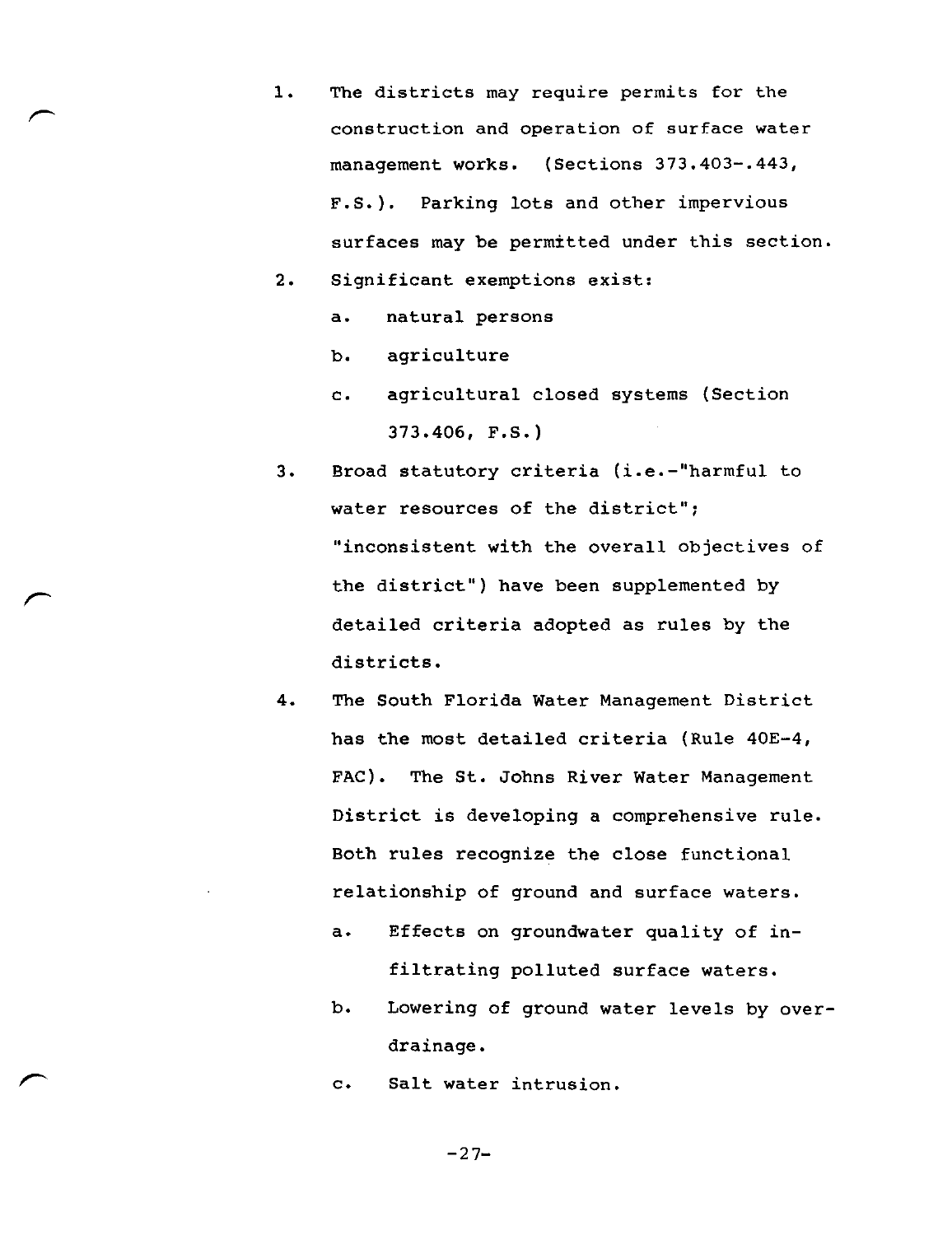- 5. A related program is the authority of the districts to require permits for connection to their canals and other "works". (Sections 373.085(1), .019(15), F.S.) Many rivers, lakes and other natural waterbodies have been adopted as "works of the district".
- 6. The DER has adopted a stormwater rule, intended to protect water quality, that closely parallels surface water management permitting. (Rule 17-25, FAC). Stormwater permitting has been delegated to the South Florida Water Management District (Rule 17-25.09, FAC) and appears likely to be delegated to the other districts.
- K. Aquifer Recharge
	- 1. Artificial recharge or other intentional introduction of water into underground formations must be permitted by water management districts. (Section 373.106, F.S.)
	- 2. Drainage wells, injection wells, percolation ponds and land spreading of sewage effluent are activities that may be subject to such permitting.
	- 3. The districts have not vigorously implemented this section, tending to view the problems as water quality, not water quantity.
	- 4. DER has an underground injection control

 $-28-$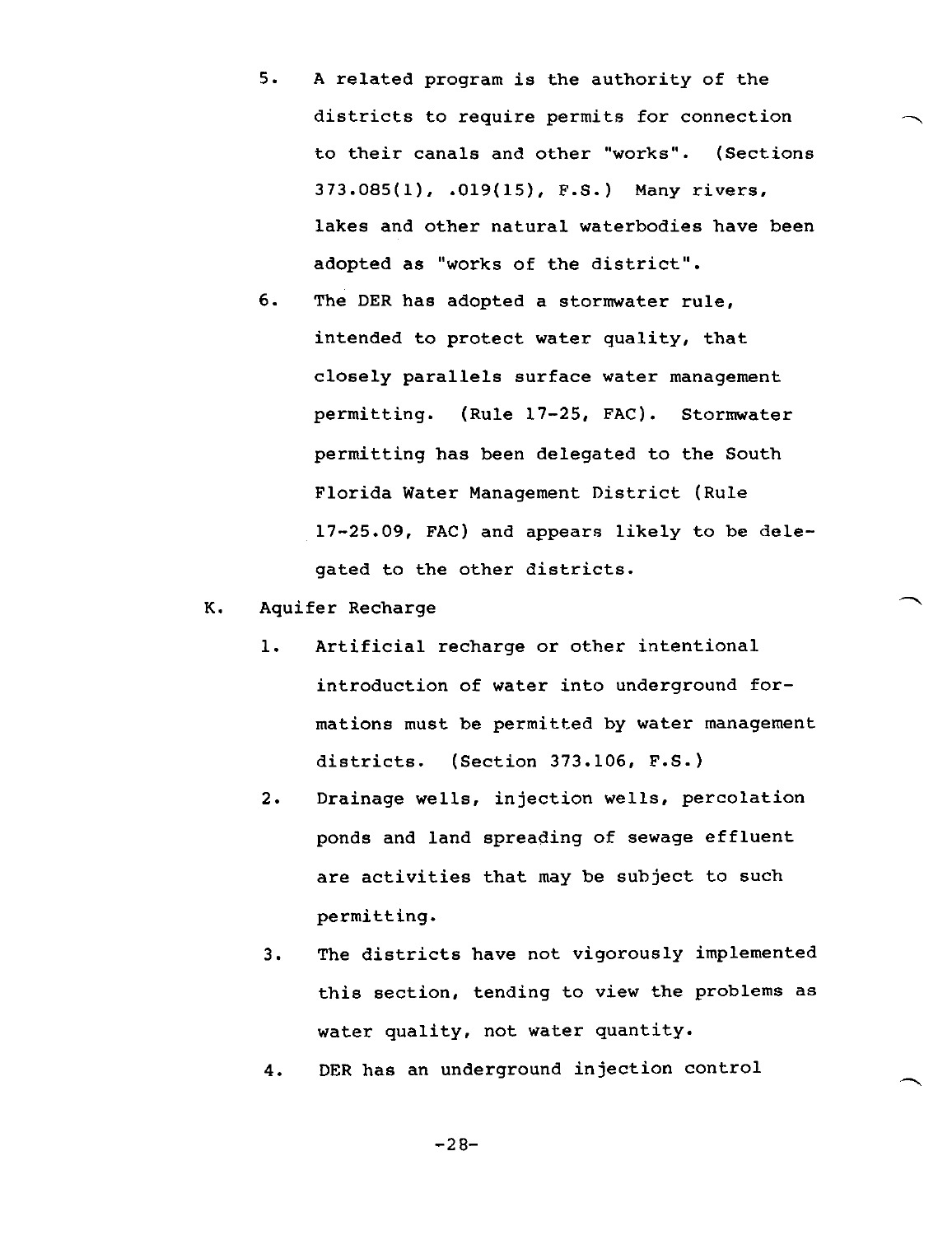- rule. (Rule 17-28, FAC).
- L. Evaluation
	- 1. Florida has a legal and administrative system in place that is capable of protecting the state's groundwater resources from depletion, overdraft and salt water intrusion if it is vigorously implemented.
	- 2. Over-allocation of groundwater supplies is possible. When supplies are abundant it is difficult to deny permits. When periodic dry periods recur, it is then necessary to resort to the water shortage plan to resolve water use conflicts. As the state grows and more and more of the available supplies are allocated, it may become necessary to resort to the water shortage plans more frequently. (Compare Rea, Drought in Florida: Nature's Response to "Comprehensive" Planning, 57 Fla. Bar J. 266-69 (April 1983) with Niego, Water Management in South Florida: Setting the Record Straight, 57 Fla. Bar J. 337-42 (May 1983).)
	- 3. There is concern that environmental factors are given insufficient weight in water management decisions. Minimum flows and levels should be established to protect wetlands, estuaries, base flow of rivers and other

-29-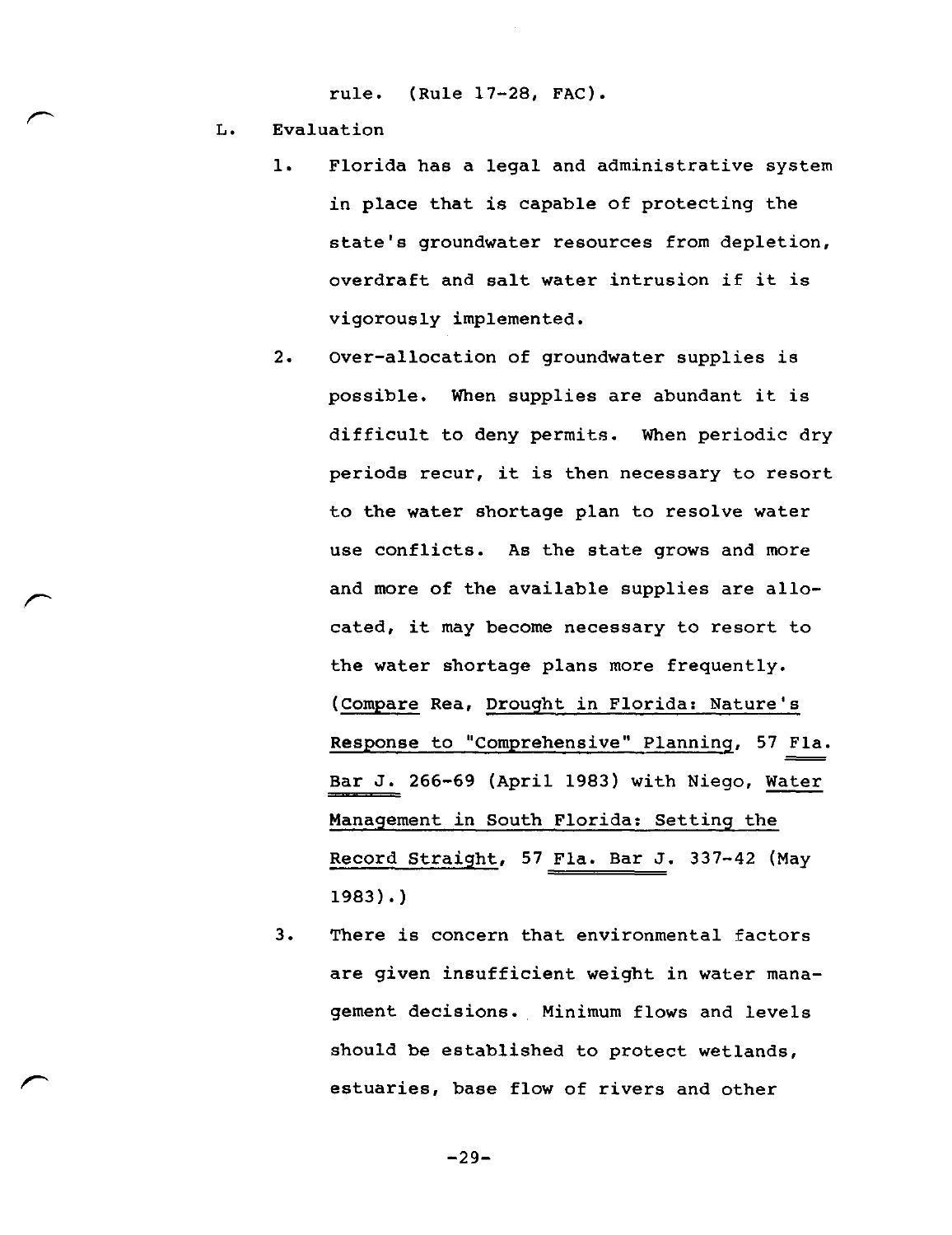natural systems.

- 4. Water management should be more closely linked to land use controls. (Maloney and Hamann, Integrating Land and Water Management 1-134, University of Florida Water Resources Research Center Publication No. 54 (1981); Final Report to Governor Bob Graham, Resource Management Task Force (January 1980)).
- 5. Drainage of wetlands and conversion of important groundwater recharge areas to other uses is continuing. (Hamann, Wetlands Loss in South Florida and the Implementation of Section 404 of the Clean Water Act, Report to the Office of Technology Assessment (September 1982)).
- 6. The ability to correct errors of the past is limited. Restoration of damaged systems, for example, is extraordinarily difficult. The status quo has clout. It will be difficult to reallocate water from existing users when permits are renewed.
- 7. Water quality degradation is the major groundwater problem. (Report of the Speakers Task Force on Water Issues, Florida House of Representatives (March 1983)). Water quality programs must be strengthened and adequately funded.

 $-30-$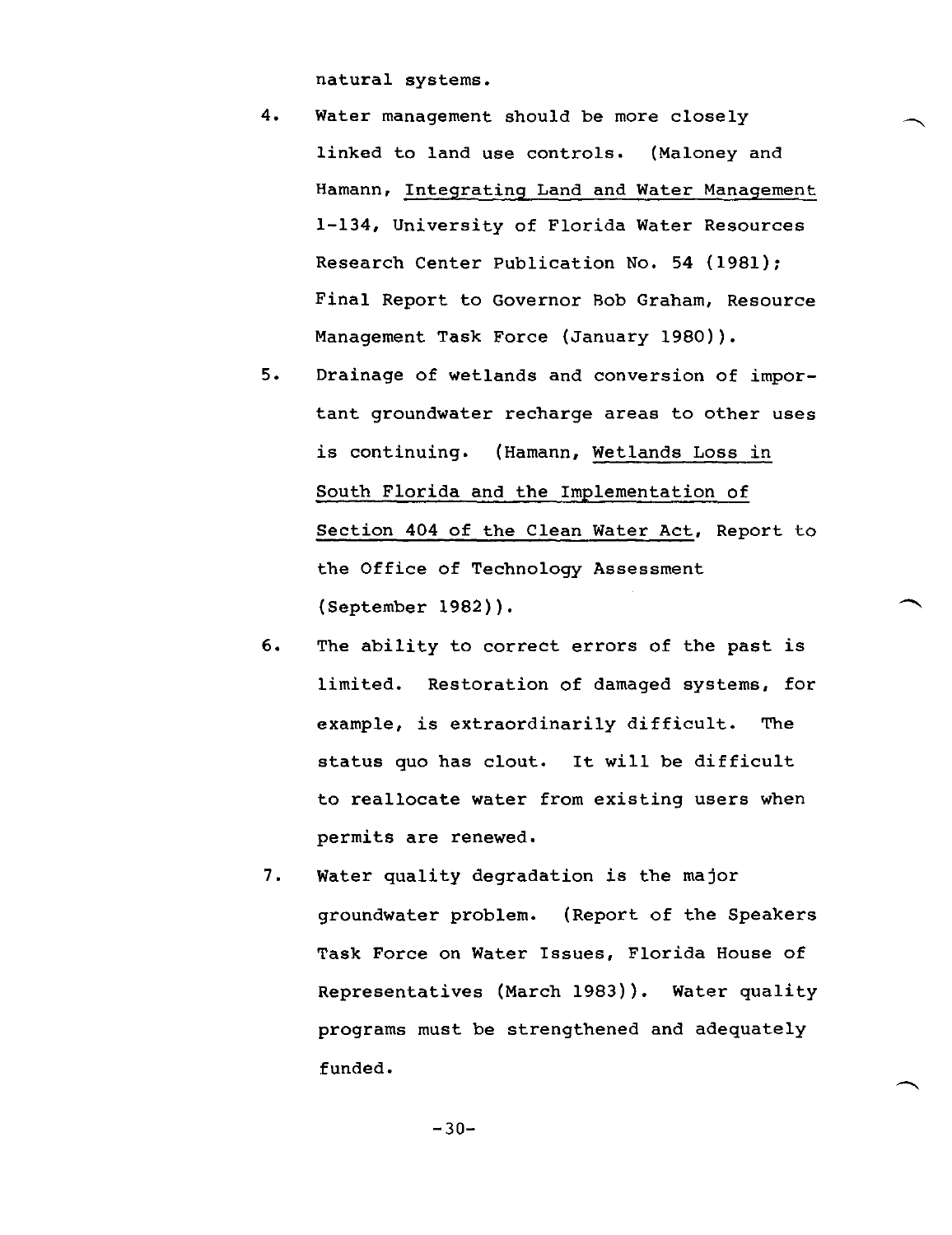- IV. Recent Groundwater Quality Initiatives
	- A. The Speaker of the Florida House of Representatives identified groundwater quality as a major issue and appointed a task force to study the problems and recommend solutions. The final report of the task force contains numerous recommendations. These include:
		- 1. Hazardous Waste Management
			- a. increase funding
			- b. facilitate siting of needed hazardous waste treatment facilities
			- c. identify hazardous waste generators
			- d. regulate underground storage tanks

### 2. Sewage

- a. strengthen regulation of septic tanks and package treatment plants
- b. enforce package treatment plant regulations
- c. prohibit platting of new unsewered industrial parks
- d. provide financial assistance to build new sewage treatment facilities

#### 3. Pesticides

- a. monitor groundwater for pesticide contamination
- b. strengthen regulation of pesticides
- 4. Abandoned Artesian Wells inventory and plug

-31-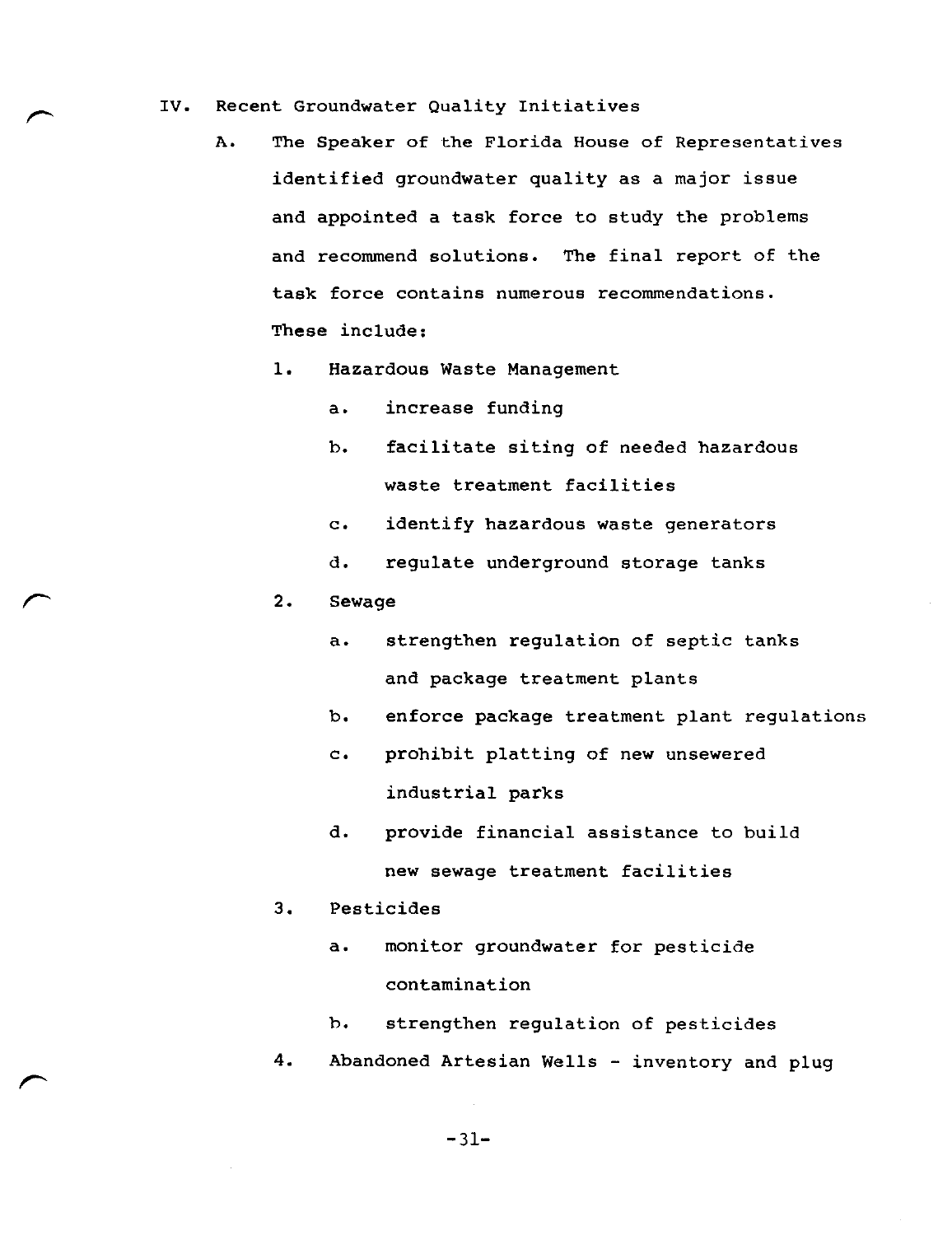all abandoned or freeflowing wells.

- 5. Monitoring develop a more comprehensive, coordinated program to monitor groundwater quality.
- 6. Water as a public resource enact a constitutional amendment stating "the waters of the state are a public resource that shall be managed as a public trust for the use and benefit of all citizens and the maintenance of natural ecosystems."
- 7. Funding
	- a. development of new funding sources to clean up hazardous waste sites
	- b. increasing the millage caps on water management districts

B. New Groundwater Quality Regulations

- 1. New groundwater quality regulations were adopted by DER in August, 1982. (Rules 17-3, -4, FAC)(See Green, Florida's New Groundwater Regulations, in The Florida Bar, CLE, 1983 Water Law Seminar, April, 1983)
- 2. Groundwaters are classified as follows: a. G-I - single source aquifers of potable water
	- b.  $G-II <10,000$  mg/1 TDS (i.e. potable water)
	- c.  $G-III 210,000 \text{ mg/l}$  TDS

-32-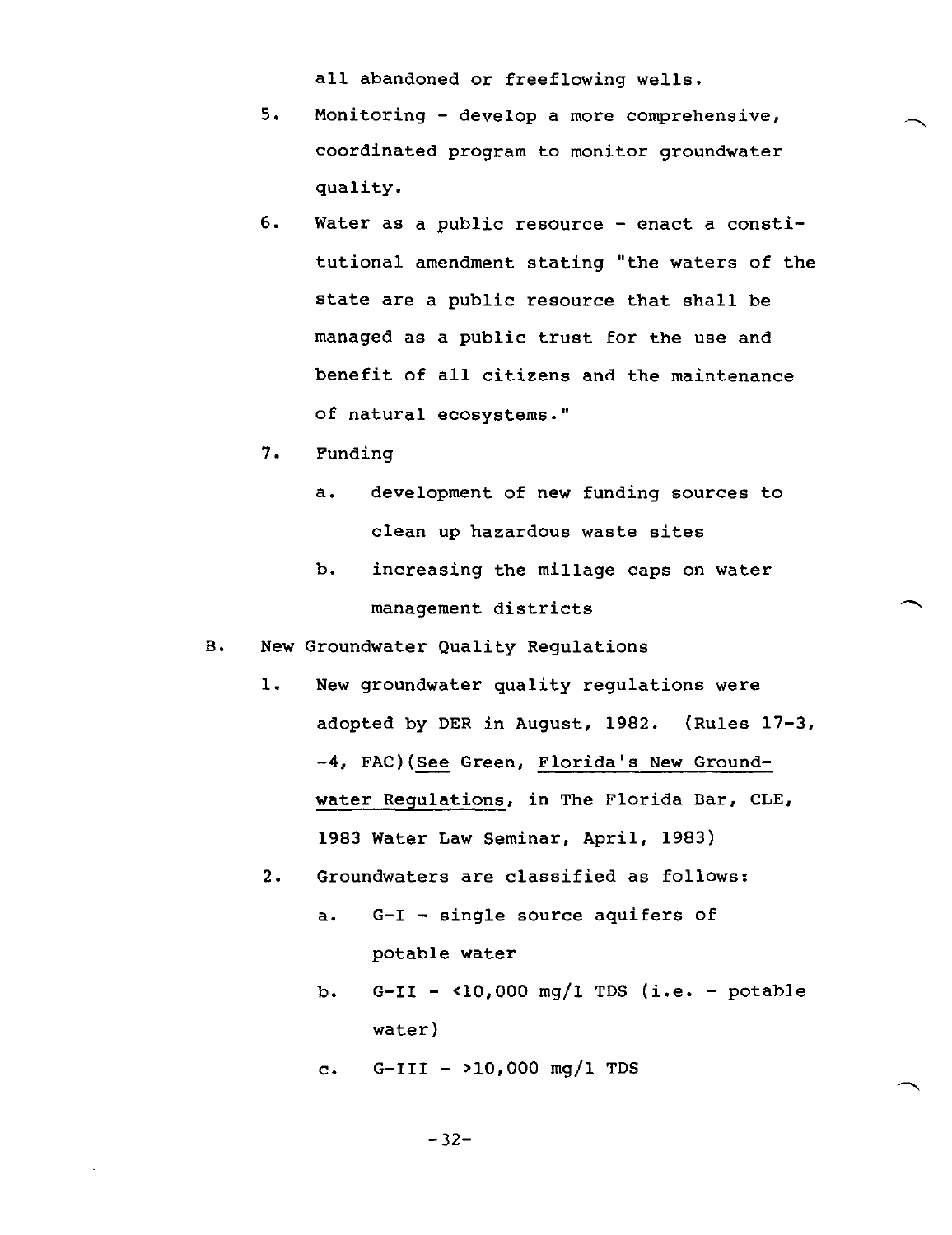- d.  $G-IV 10,000$  mg/1 TDS in confined aquifers
- 3. a. Primary and secondary drinking water quality standards must be maintained in Class G-I and G-II groundwaters. (Existing sources must comply by July 1, 1985)
	- b. "Free from" prohibitions apply to G-I, II, III. Discharge must be "free from" chemicals in concentrations that are "carcingenic, mutagenic, teratogenic, or toxic to human beings." (Rule 17-3.402  $(1)(b)$ , FAC)
	- c. Virtually no standards apply to Class IV.
- 4. Zones for discharge
	- a. Zones of discharge will normally not be allowed in G-I groundwaters.
	- b. No zone of discharge is allowed for freeforms
	- c. Zones of discharge may not extend beyond property boundary or 100 feet from site of discharge. (Rule 17-3.021(31), FAC)
- 5. Monitoring
	- a. Existing and new dischargers must monitor ambient groundwater quality, the quality of the discharge and the effect on water quality.

-33-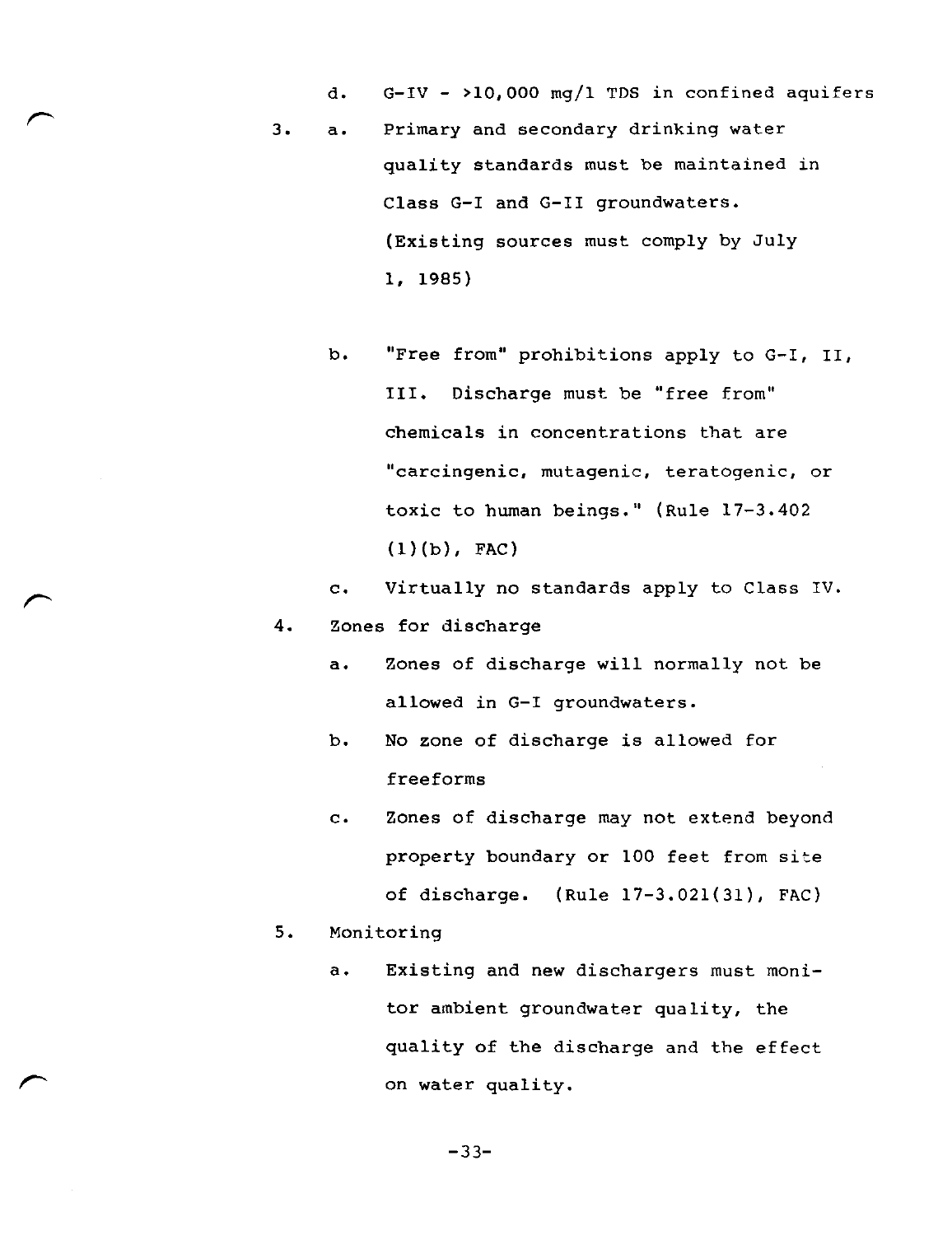- b. A minimum of three wells will usually be required
- c. The results of monitoring may be used as the basis for ordering corrective action (Rule 17-4.245(7), FAC)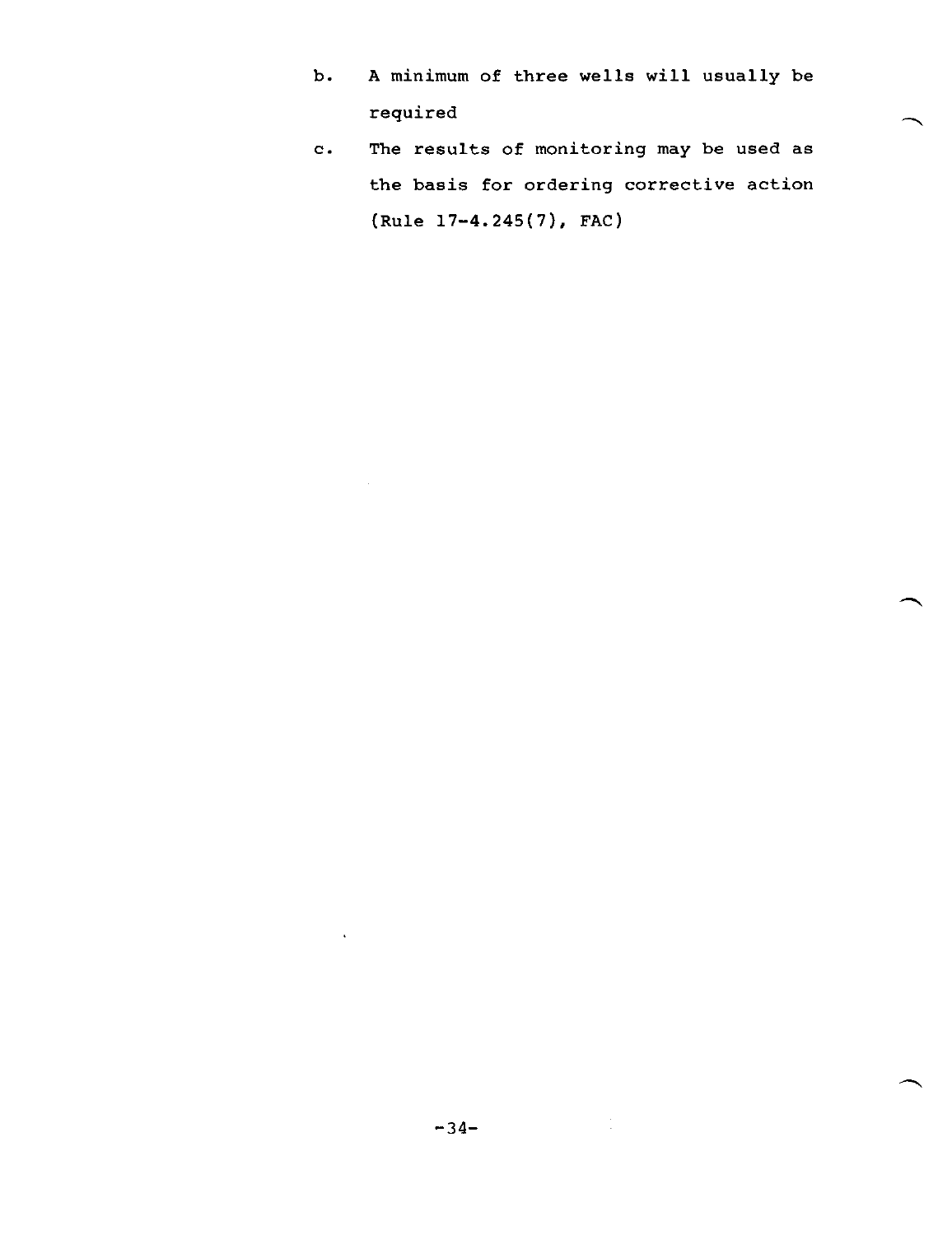

#### Figure 1 --Sources of ground water for public supply in Florida (modified from Irwin and Healy, 1978).

Source: R. Heath and C. Conover, Hydrologic Almanac of Florida, USGS Open-File Report 81-1107 (1981).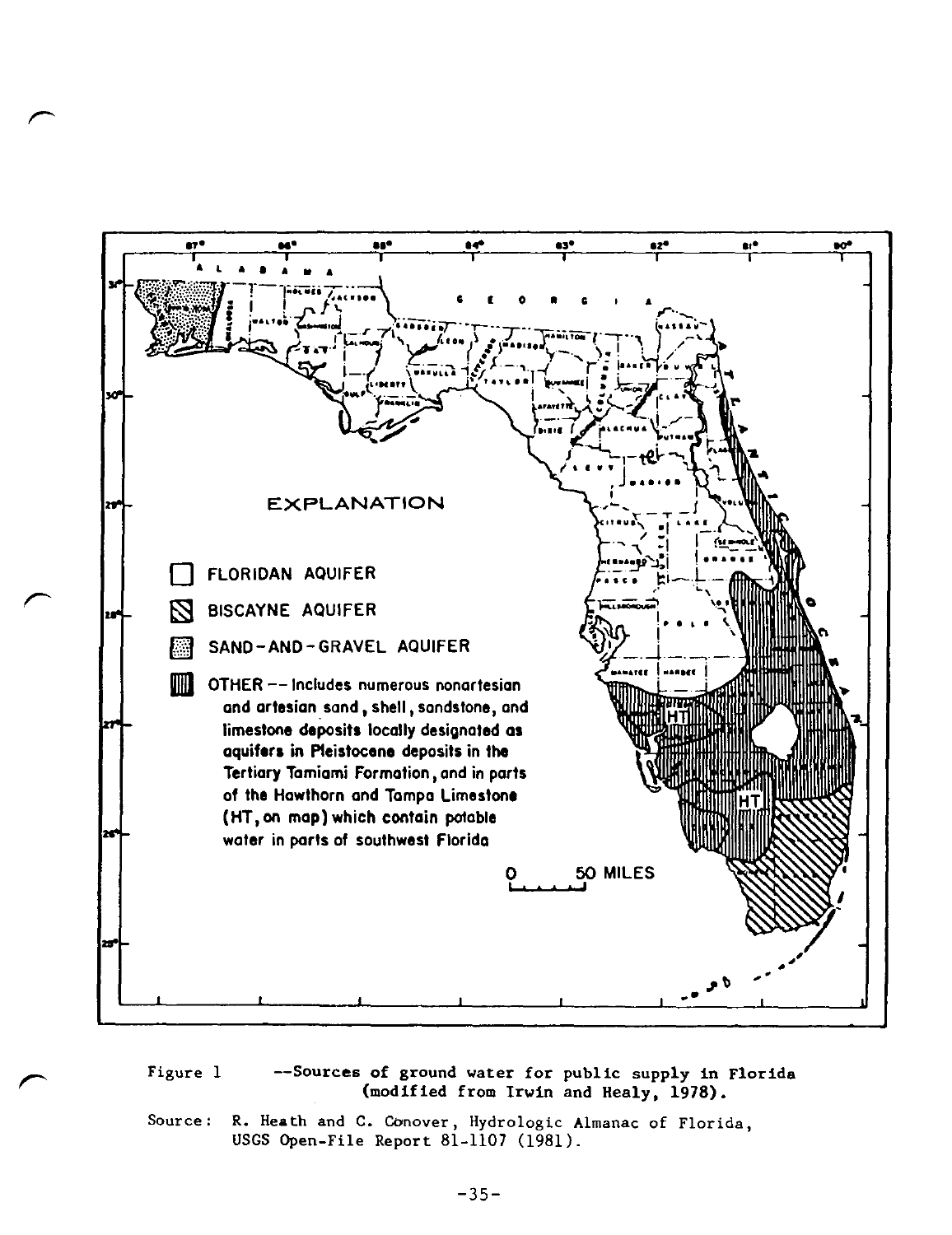

- --Depth to base of potable water in the Floridan aquifer in Figure 2 Florida (modified from Klein, 1971).
- Source: R. Heath and C. Conover, Hydrologic Almanac of Florida, USGS Open-File Report 81-1107 (1981).

Ĵ.

 $-36-$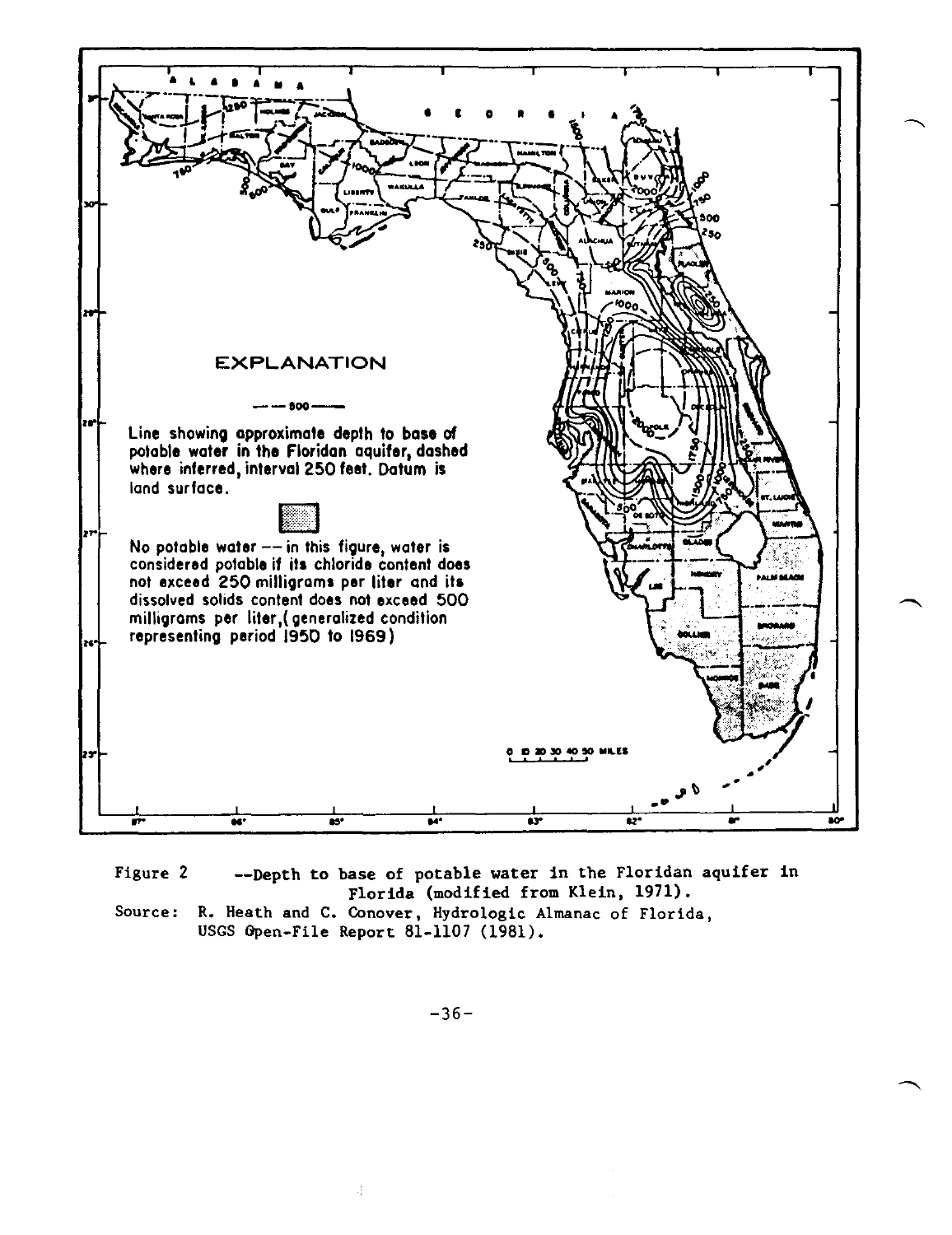

(From Healy, 1975)

Figure 3 -- Pontentiometric surface of the Floridan Aquifer in May 1974

Source: Spangler, Florida's Water Resources, With Particular Emphasis on Ground Water, th Ground Water in Florida: Proceedings of the First Annual Symposium on Florida Hydrogeology, Northwest Florida Water Management District (1982).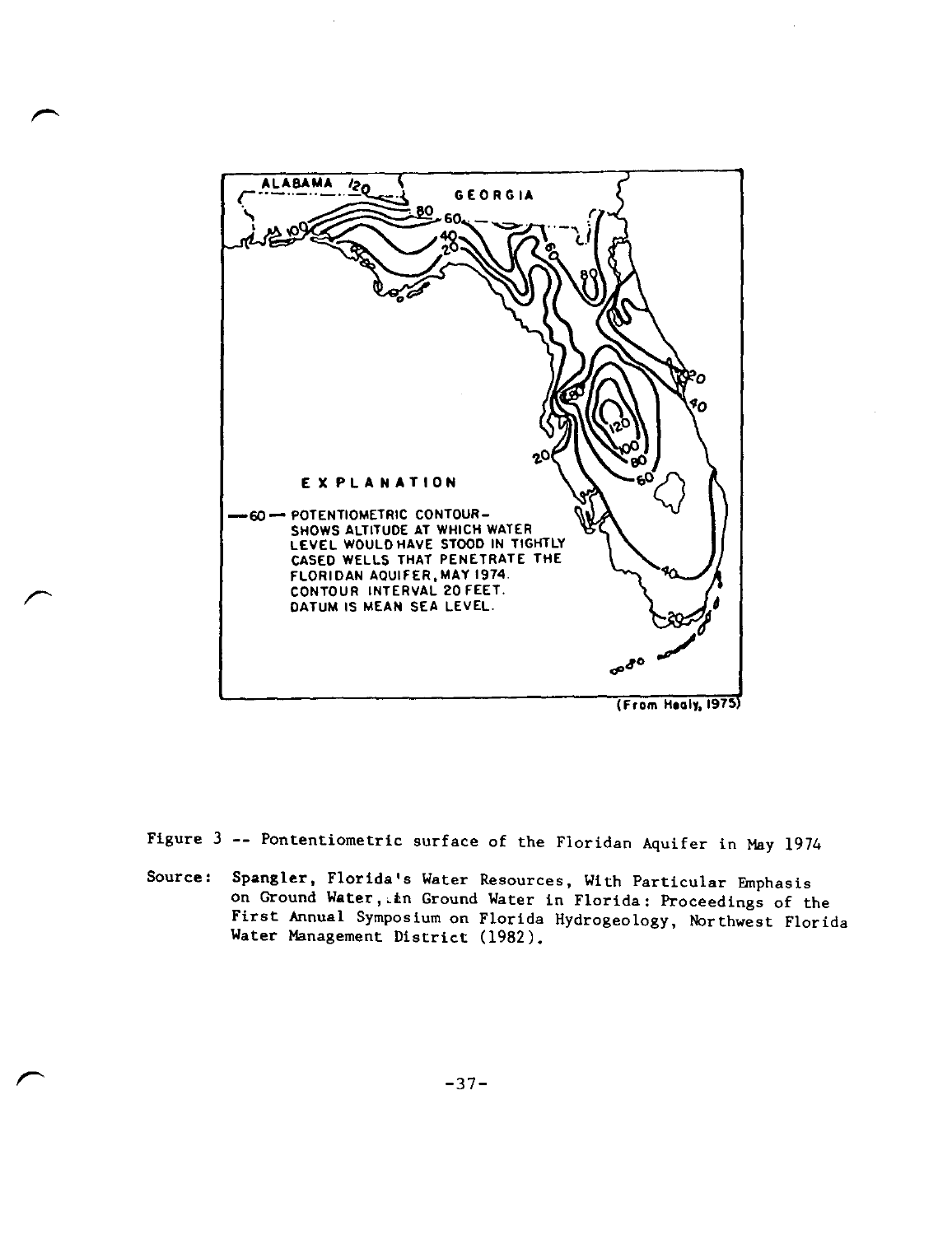

 $-38-$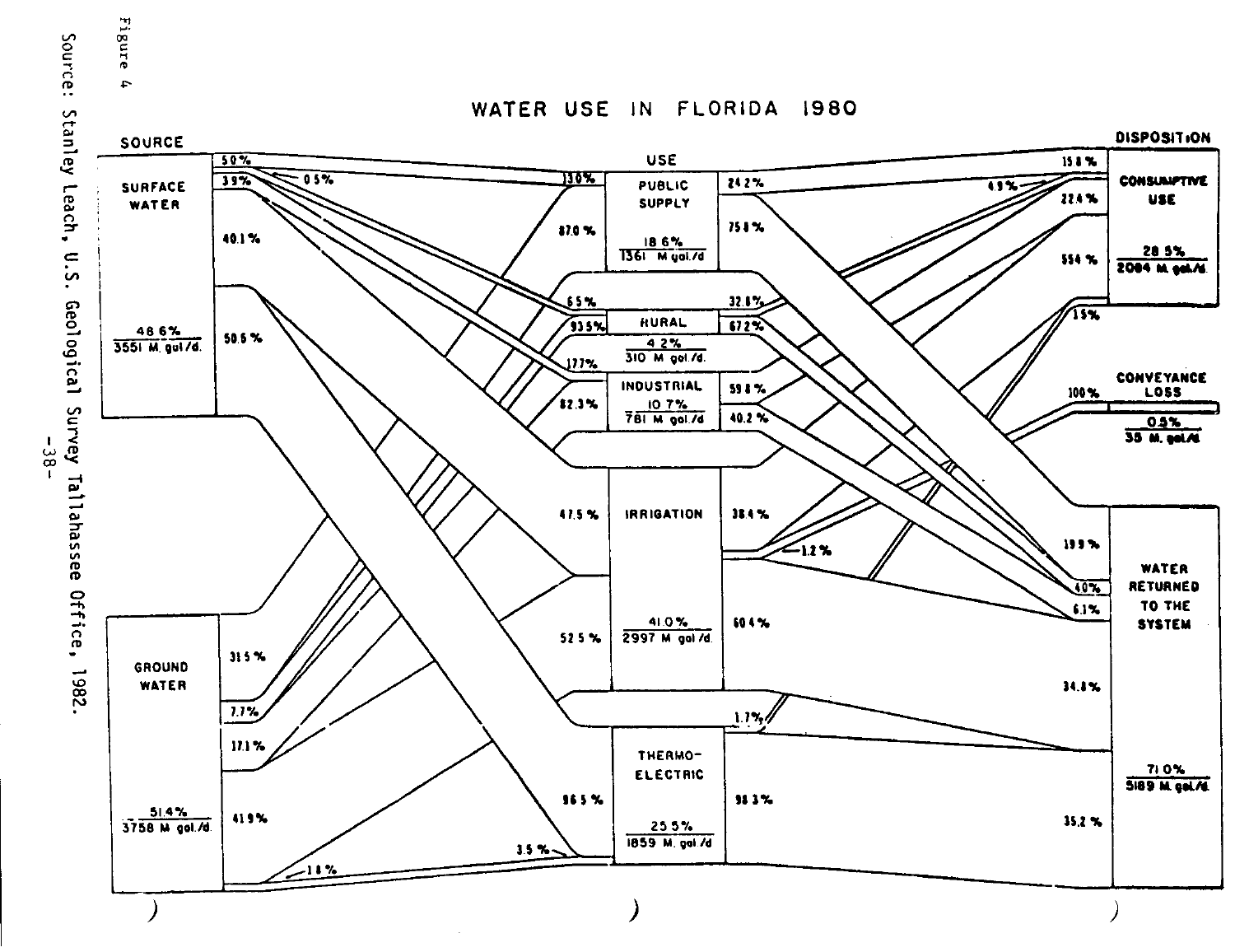

--Trends in population and withdrawals of water in Florida, 1950-78 Figure 5 (modified from Leach and Healy, 1980).

R. Heath and C. Conover, Hydrologic Almanac of Florida, Source: USGS Open-File Reprot 81-1107 (1981).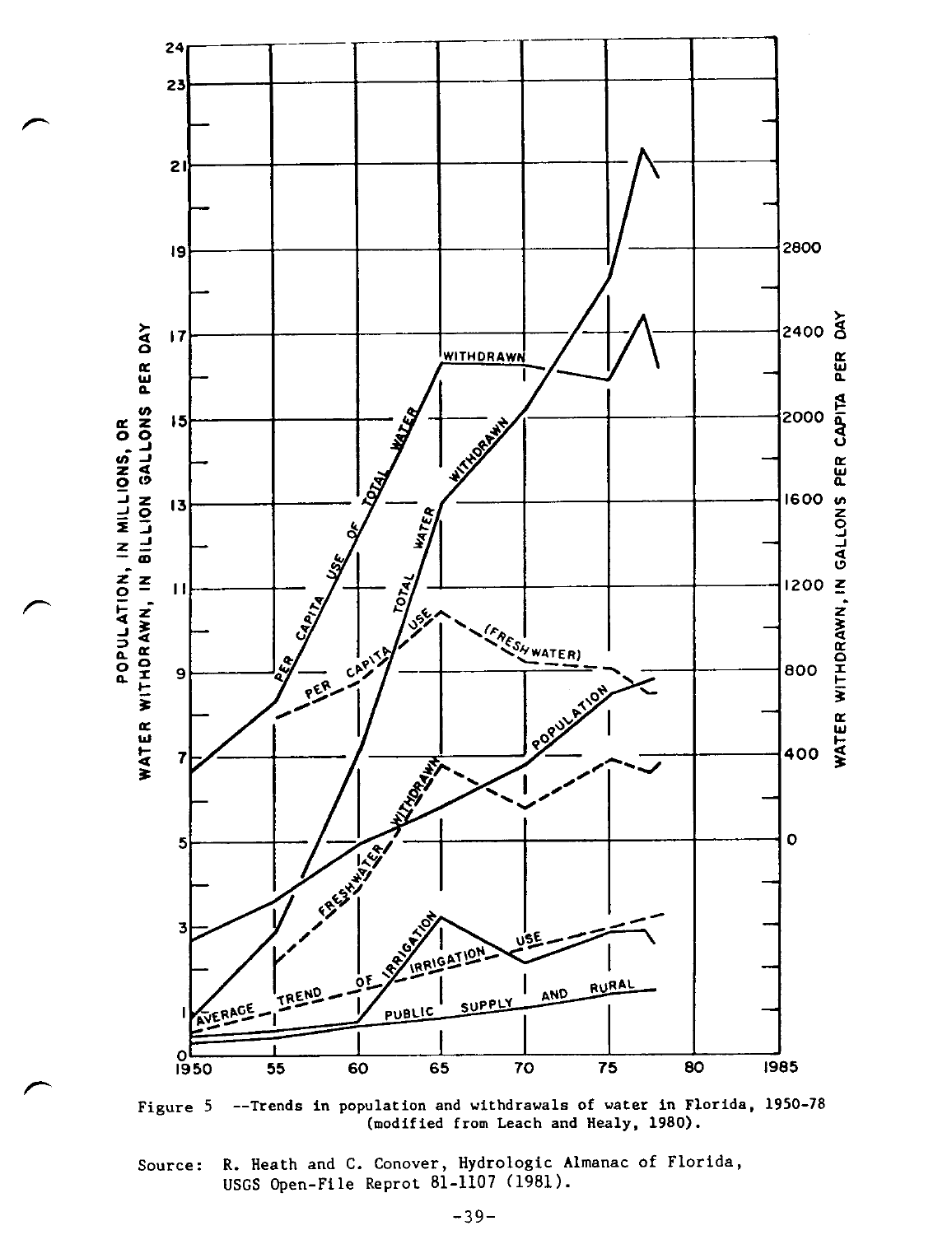

Source: R. Heath and C. USGS Open-File from Snell and Kenner, 1974). Conover, Hydrologic Almanac of Florida, Report 81-1107 (1981)

 $-40-$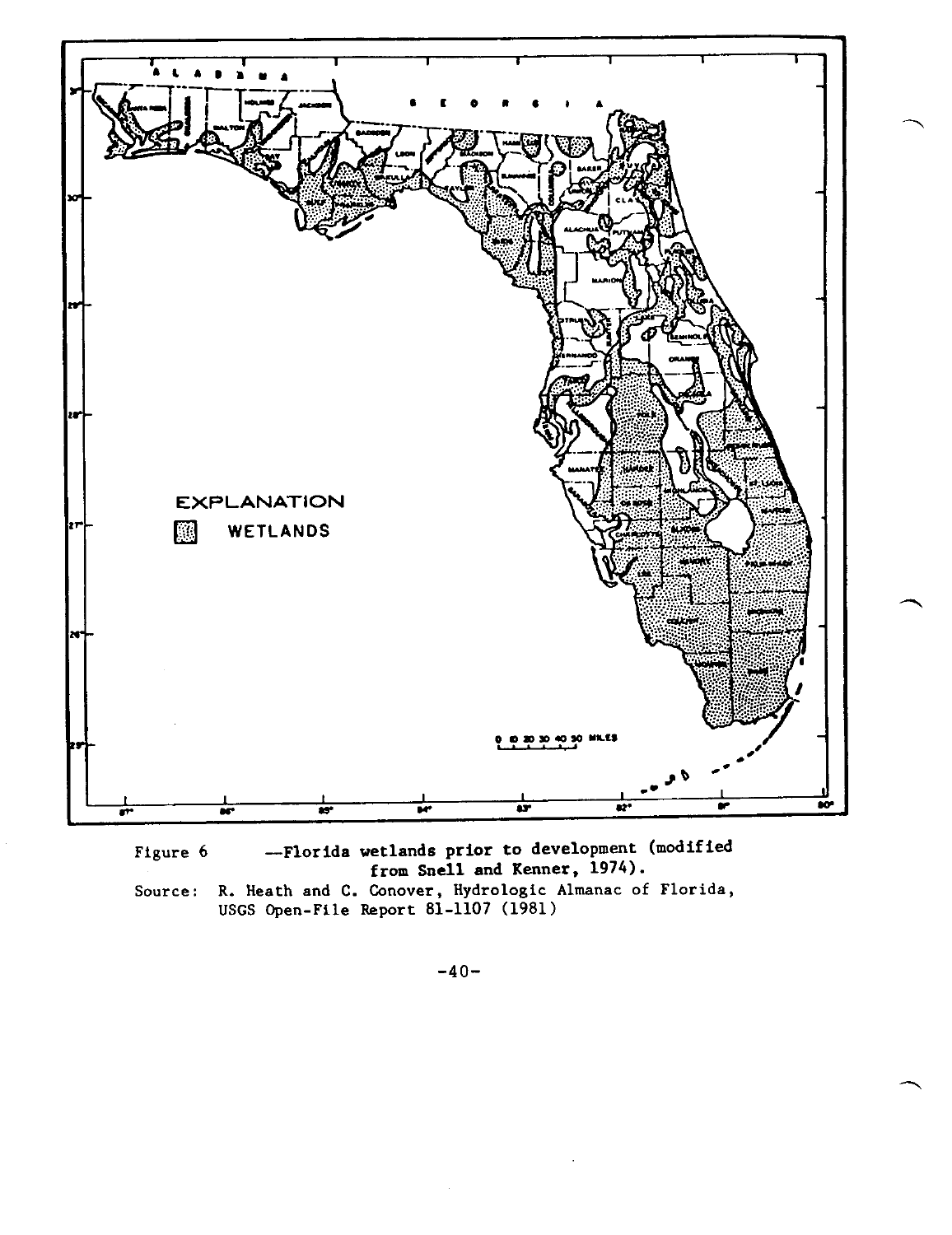Figure 7



Source: J. Browder, C. Littlejohn, and D. Young, South Florida: Seeking a Balance of Man and Nature (1977).

#### Figure 8

## Ad Valorem Capabilities of

## Plorida's Water Management Districts

|                  | Approximate | Millage Cap  |             | Maximum Annual    |
|------------------|-------------|--------------|-------------|-------------------|
| District         | Assessment  | Constitution | Chapter 373 | Revenues          |
| Suwannee         | 2 billion   | 1 mill       | .75 mill    | $$1.5$ million    |
| <b>Northwest</b> | 10 billion  | $.05$ $m111$ | $.05$ mill  | .5 million<br>\$. |
| St. Johns        | 40 billion  | $1$ mill     | .375 mill   | \$15.0 million    |
| Southwest        | 50 billion  | $1$ mill     | $1$ $m111$  | $$50.0$ million   |
| South Fl.        | 100 billion | $1$ mill     | $.8$ $m111$ | $$80.0$ million   |

Source: Report of the Speaker's Task Force on Water Issues, Florida House of Representatives (March 1983)